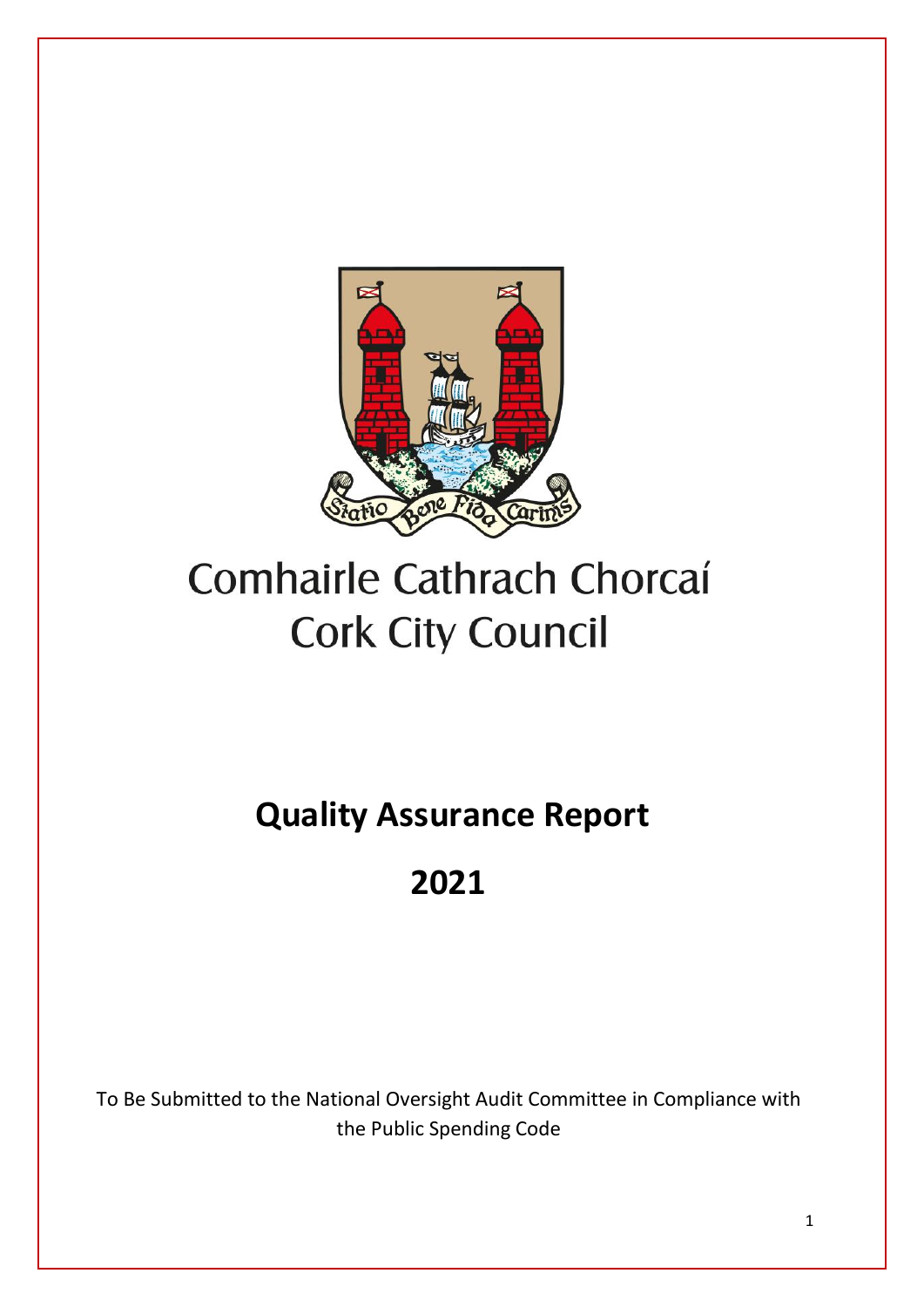National Oversight and Audit Commission, NOAC Secretariat, Custom House, Dublin 1.

31 May 2022

Dear Sir / Madam,

Re: Certification of Public Spending Code, Quality Assurance Report for Cork City Council 2021

This Quality Assurance Report reflects Cork City Council's assessment of compliance with the Public Spending Code. It is based on the best financial, organisational and performance related information available across the various areas of responsibility.

Yours faithfully,

Ann Doherty, Chief Executive Cork City Council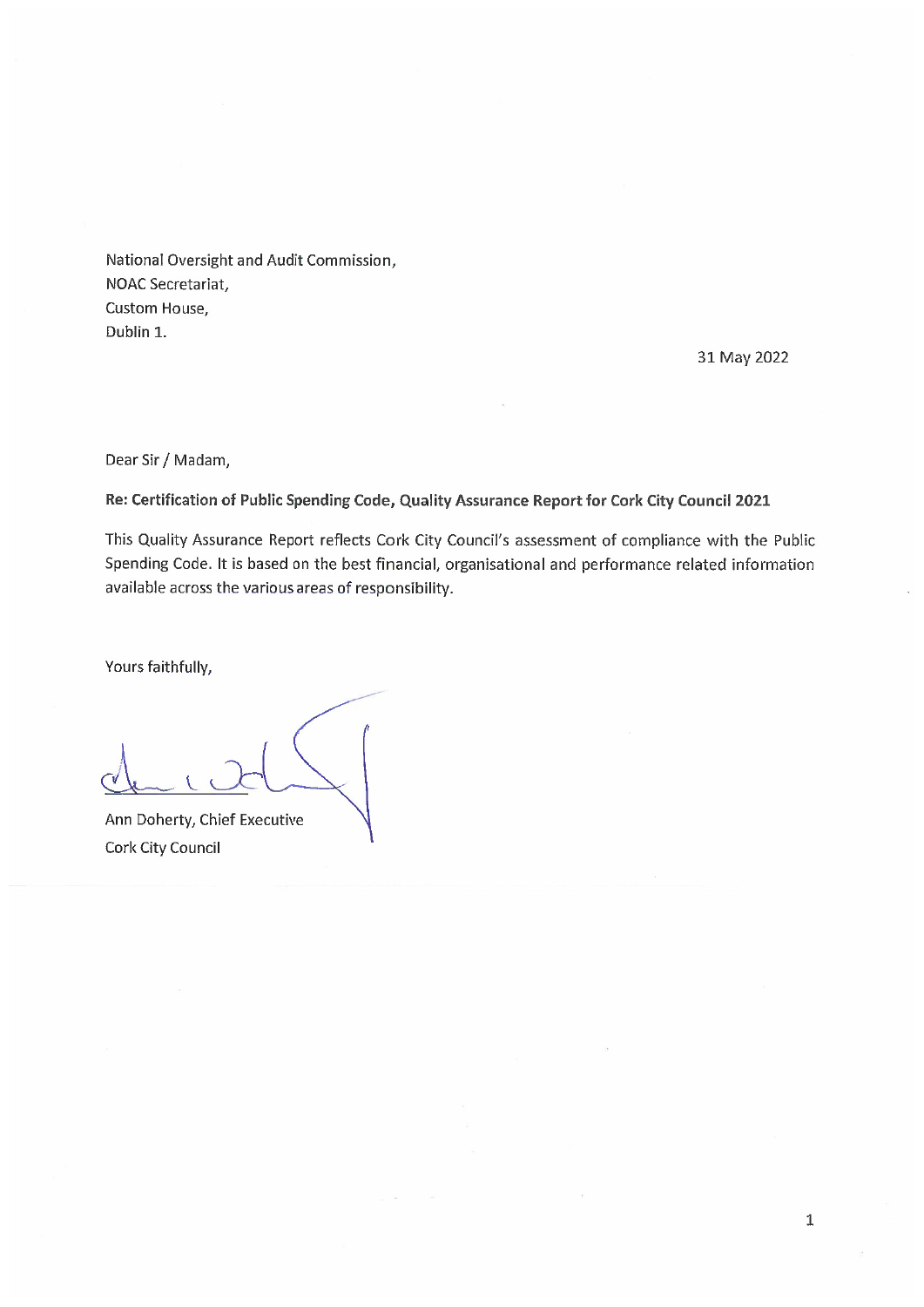## **Contents**

| 1. Introduction                          | 3 |
|------------------------------------------|---|
| 2. Expenditure Analysis                  | 4 |
| <b>3. Assessment of Compliance</b>       | 6 |
| 4. Next Steps: Quality Assurance Process | 9 |
| 5. Conclusion                            |   |

**Appendix 1:** Inventory of Projects and Programmes above €0.5m **Appendix 2:** Checklists - Assessment of Compliance

**Appendix 3:** In-depth Checks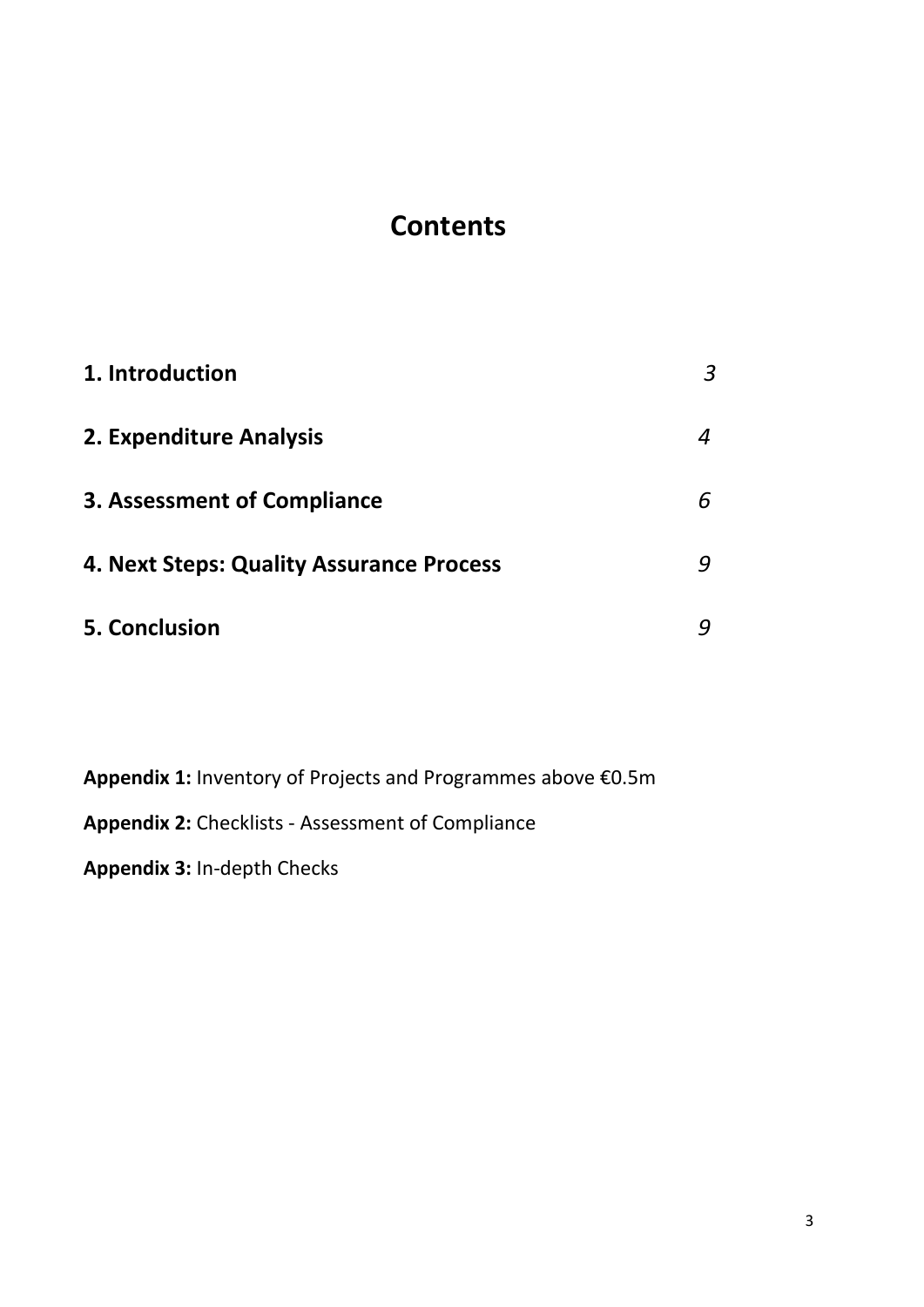#### **1. Introduction**

Cork City Council has completed this Quality Assurance (QA) Report as part of its on-going compliance with the Public Spending Code (PSC).

The Quality Assurance procedure aims to gauge the extent to which Cork City Council is meeting the obligations set out in the Public Spending Code. The Public Spending Code ensures that the State achieves value for money in the use of all public funds.

The Quality Assurance Process contains five steps:

- **1. Drawing up Inventories of all projects/programmes at different stages of the Project Life Cycle** (appraisal, planning/design, implementation, post implementation). The three sections are expenditure being considered, expenditure being incurred and expenditure that has recently ended and the inventory includes all capital projects/programmes above €0.5m and all current expenditure as per the annual budget process above €0.5m.
- **2. Publish summary information on website of all procurements in excess of €10m, whether new, in progress or completed.**
- **3. Checklists to be completed in respect of the different stages.** These checklists allow the Council to self-assess their compliance with the code in respect of the checklists which are provided through the PSC document.
- **4. Carry out a more in-depth check on a small number of selected objects / programmes.** A number of projects or programmes are selected to be reviewed more intensively. This includes a review of all projects from ex-post to ex-ante.
- **5. Complete a short report for the Department of Public Expenditure and Reform** which includes the inventory of all projects, the website reference for the publication of procurements above €10m, the completed checklists, the Council's judgement on the adequacy of processes given the findings from the in-depth checks and proposals to remedy any discovered inadequacies.

This report fulfils the fifth requirement of the QA Process for Cork City Council for 2021.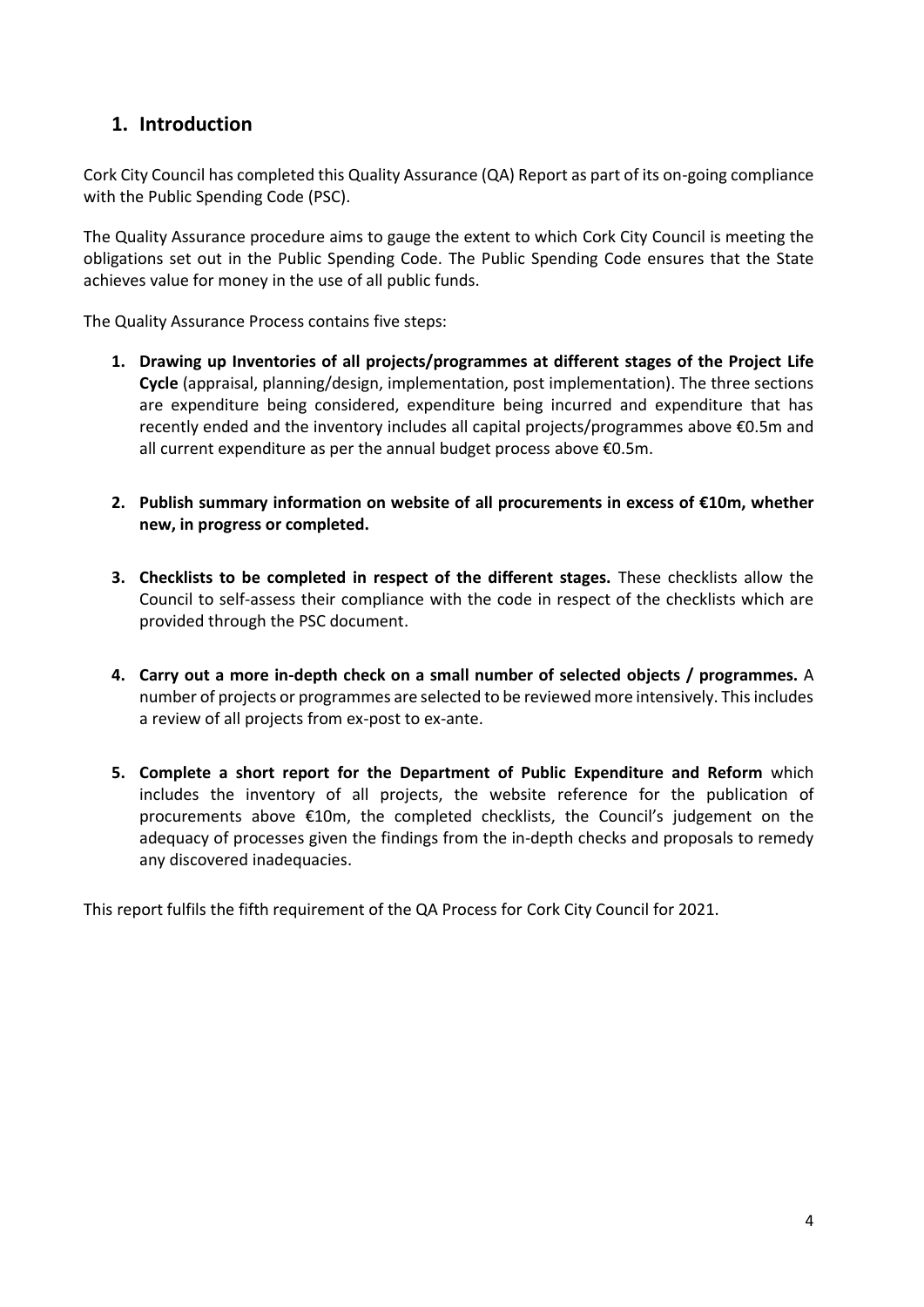## **2. Expenditure Analysis**

#### **2.1 Inventory of Projects/Programmes**

This section details the inventory drawn up by Cork City Council in accordance with the guidance on the Quality Assurance process. The inventory lists all of the Council's projects and programmes at various stages of the project life cycle which amount to more than €0.5m. This inventory is divided between current and capital projects and between three stages:

- A) Expenditure being considered
- B) Expenditure being incurred
- C) Expenditure that has recently ended

Details of the capital projects and revenue programmes included in the inventory for 2021 are set out in Appendix 1. Expenditure included under the Council's revenue programmes has been included in the same heading format as the 2021 adopted Budget approved by the Elected Members of the Council.

The full inventory can be found in **Appendix 1** of this report.

#### **2.2 Published Summary of Procurements**

As part of the Quality Assurance process Cork City Council has published summary information on our website of all procurements in excess of €10m. Listed below is the link to this publication page and an illustration of its location.

#### **Link to Procurement Publications:**

<https://www.corkcity.ie/en/council-services/public-info/spending-and-revenue/> (*Under Procurement drop down*)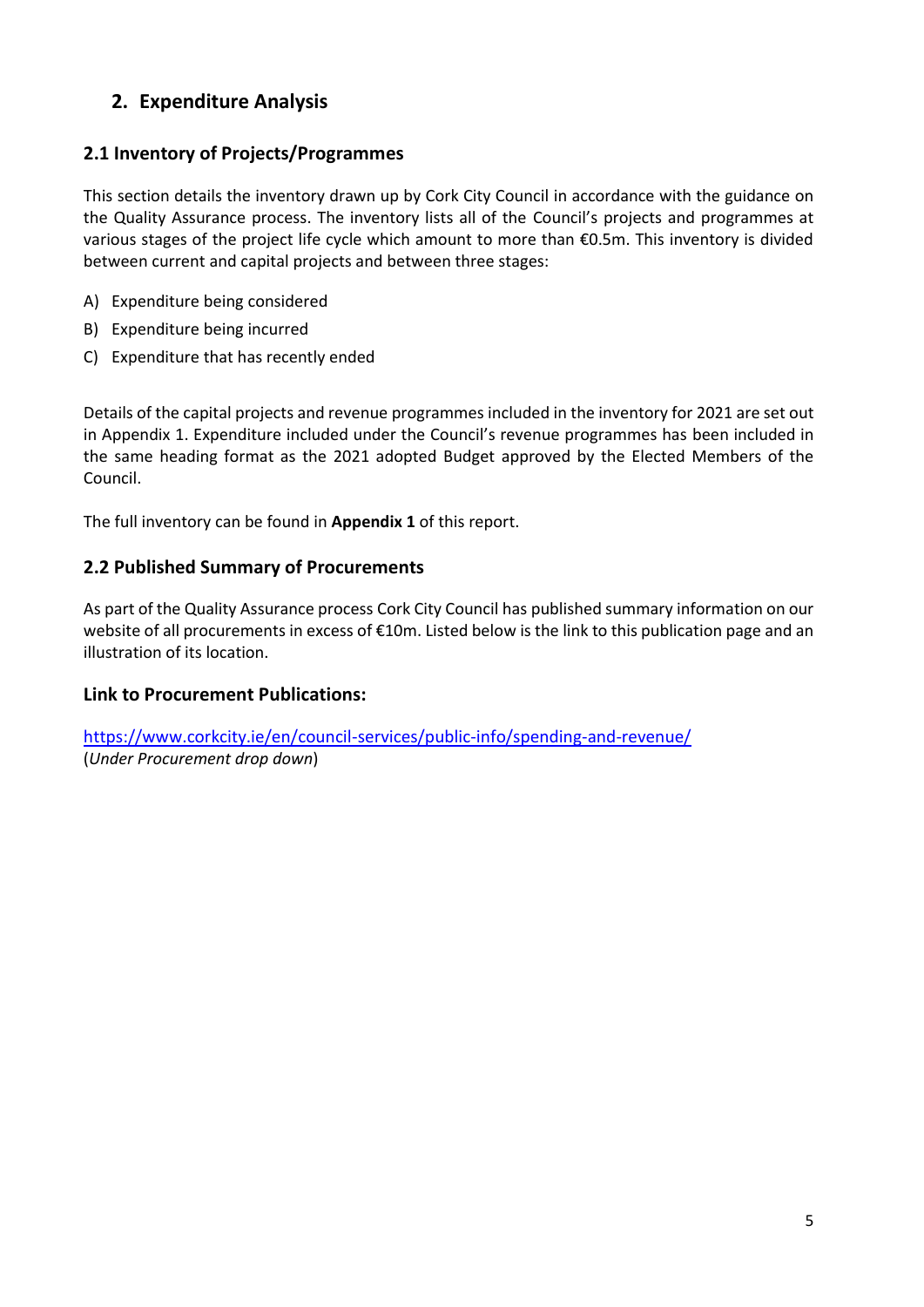## **3. Assessment of Compliance**

#### **3.1 Checklist Completion: Approach Taken and Results**

The third step in the Quality Assurance process involves completing a set of checklists covering all expenditure. The high-level checks in Step 3 of the QA process are based on self-assessment by each of the Directorates and Departments within Cork City Council, in respect of guidelines set out in the Public Spending Code. There are seven checklists in total:

**Checklist 1:** General Obligations Not Specific to Individual Projects/Programmes

**Checklist 2:** Capital Projects/Programmes or Capital Grant Schemes Being Considered

**Checklist 3:** New Current Expenditure Being Considered

**Checklist 4:** Capital Projects/Programmes or Capital Grant Schemes Being Incurred

**Checklist 5:** Current Expenditure Being Incurred

**Checklist 6:** Capital Projects/Programmes or Capital Grant Schemes Expenditure Discontinued

**Checklist 7:** Current Expenditure Reaching the End of Planned Timeframe or Discontinued

- In addition to the self-assessed scoring, the majority of answers are accompanied by explanatory comments. Each question in the checklist is judged using the following scoring mechanism:
	- Scope for significant improvements = a score of  $1$
	- **EXECOM** Compliant but with some improvement necessary = a score of 2
	- $\blacksquare$  Broadly compliant = a score of 3

The set of completed checklists are set out in **Appendix 2** of this report.

#### **3.2 Main Issues Arising from Checklist Assessment**

The completed checklists show the extent to which Cork City Council believes that it complies with the Public Spending Code.

Capital Programmes / Projects are appraised and implemented using formal project-based structures and the majority of their funding is granted directly from exchequer funding after formal application procedures are complied with. The relevant checklists show the result of a self-assessment exercise completed by the project owners within the various Directorates and Departments of the Council.

Current expenditure programmes are annual expenditure streams which are formally adopted by Council Members each year as part of the statutory budget process. Ongoing budgetary control reporting and monitoring is carried out during each year. The relevant checklists have been completed by the Finance Department.

Cork City Council meets the requirements of the Public Spending Code and Quality Assurance reporting as evidenced by the completed checklist. There continues to be a focus on compliance with the Public Spending Code across the organisation.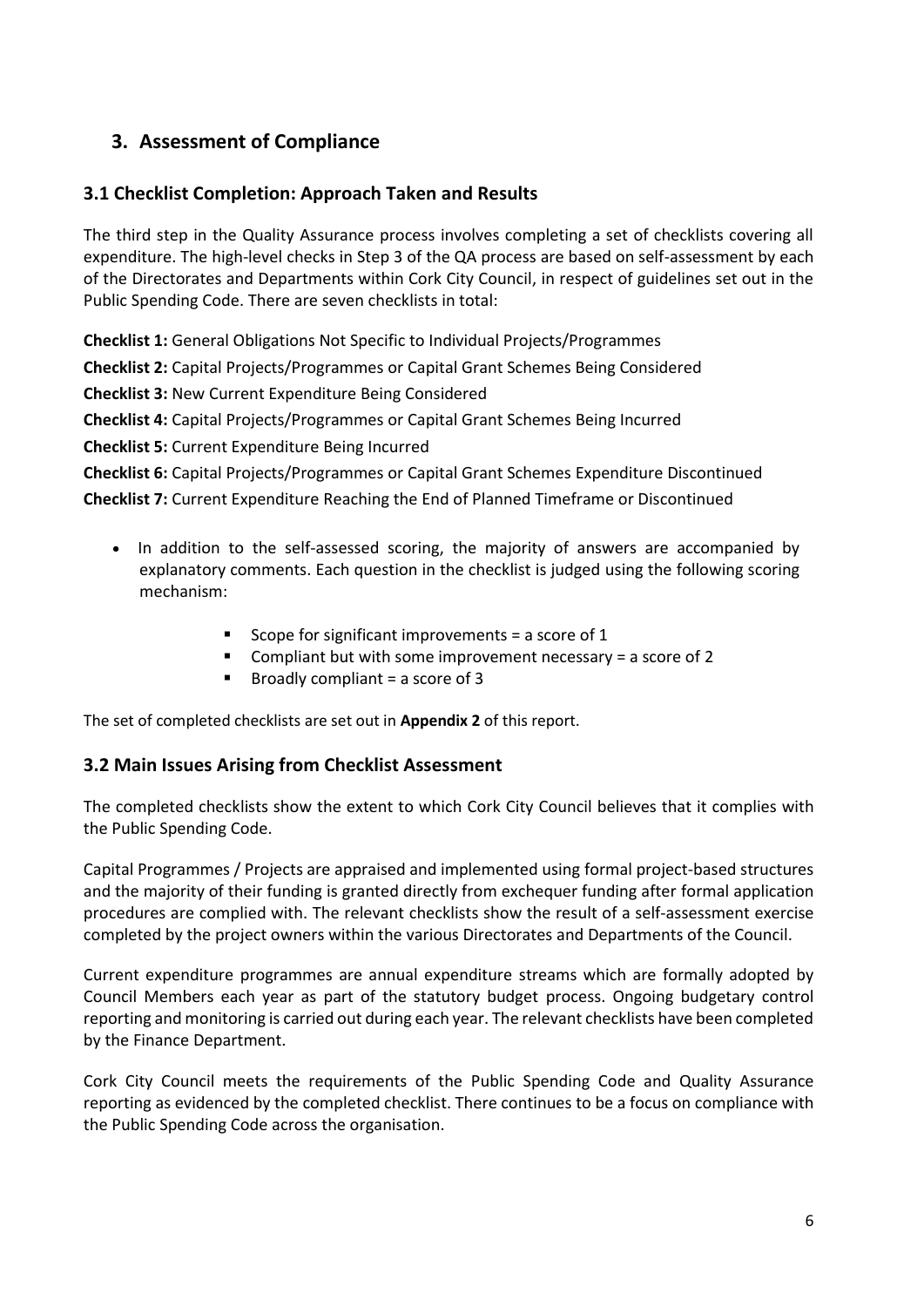### **3.3 In-Depth Checks**

The Council's Internal Audit function carried out the in-depth checks required under Step 4 of the Quality Assurance process. For 2021 two projects / programmes were selected, one from a Current Expenditure programme with Expenditure being Incurred and one Capital Projects also under Expenditure Being Incurred on the Project Inventory. Details of the checks are as follows:

| In- Depth Checks 2021                                    | $\epsilon$ millions |
|----------------------------------------------------------|---------------------|
| Revenue Programme - Expenditure being Incurred           |                     |
| Arts programme                                           | €2.56m              |
| <b>Total Value of Revenue Programme In-depth Reviews</b> |                     |
| Total Revenue Programme Inventory 2021                   | €235.7m             |
| % Reviewed                                               | 1.1%                |
|                                                          |                     |
| Capital Project - Expenditure Being Incurred             |                     |
| Douglas Flood Relief scheme including Togher Culvert     | €15.28m             |
|                                                          |                     |
| <b>Total Value of Capital Projects In-depth Reviews</b>  | €15.28m             |
| <b>Total Capital Project Inventory 2021</b>              | €279m               |
| % Reviewed                                               | 5.5%                |
|                                                          |                     |
| 2021 Overall Percentage Reviewed                         | 3.5%                |
|                                                          |                     |

The set of completed In-Depth Check Reports are contained in **Appendix 3** of this report.

#### **Current Expenditure Programme - Expenditure being Incurred Programme Selected:**

#### **Arts Programme**

For the purpose of the in-depth checks' requirement, Internal Audit chose a sample of one current expenditure programme representing a percentage of 1%. The current expenditure Programme under review is the Arts Programme. In 2021, the cost of the Operation of the Arts Programme was €2,553,819. This Programme was categorised as current expenditure being incurred in the 2021 public spending code quality assurance inventory listing. The objective of the programme is the promotion and support of Arts in Cork City. There are several documents that define the objectives of the Programme: Cork City Council's Annual Service Delivery Plan 2021, Annual Budget 2021, City Council's Corporate Plan to 2024, Cork City Partnership framework agreement 2018 – 2025 and Creative Cork Strategy 2017 – 2022. There is also evidence of planning and monitoring of the arts programme expenditure through the Annual Budget 2021, JD Edwards financial reports and monitoring reports.

The Covid-19 pandemic impacted the Arts Programme during 2021, however financial budgets and operational plans were adjusted and amended to ensure the continuation of service to the communities through outdoor events and online platforms. Despite the need to reimagine and adjust modes of delivery and programme content, the Art and Events Section continued to serve the public within schedule and avoided unforeseen budget overruns.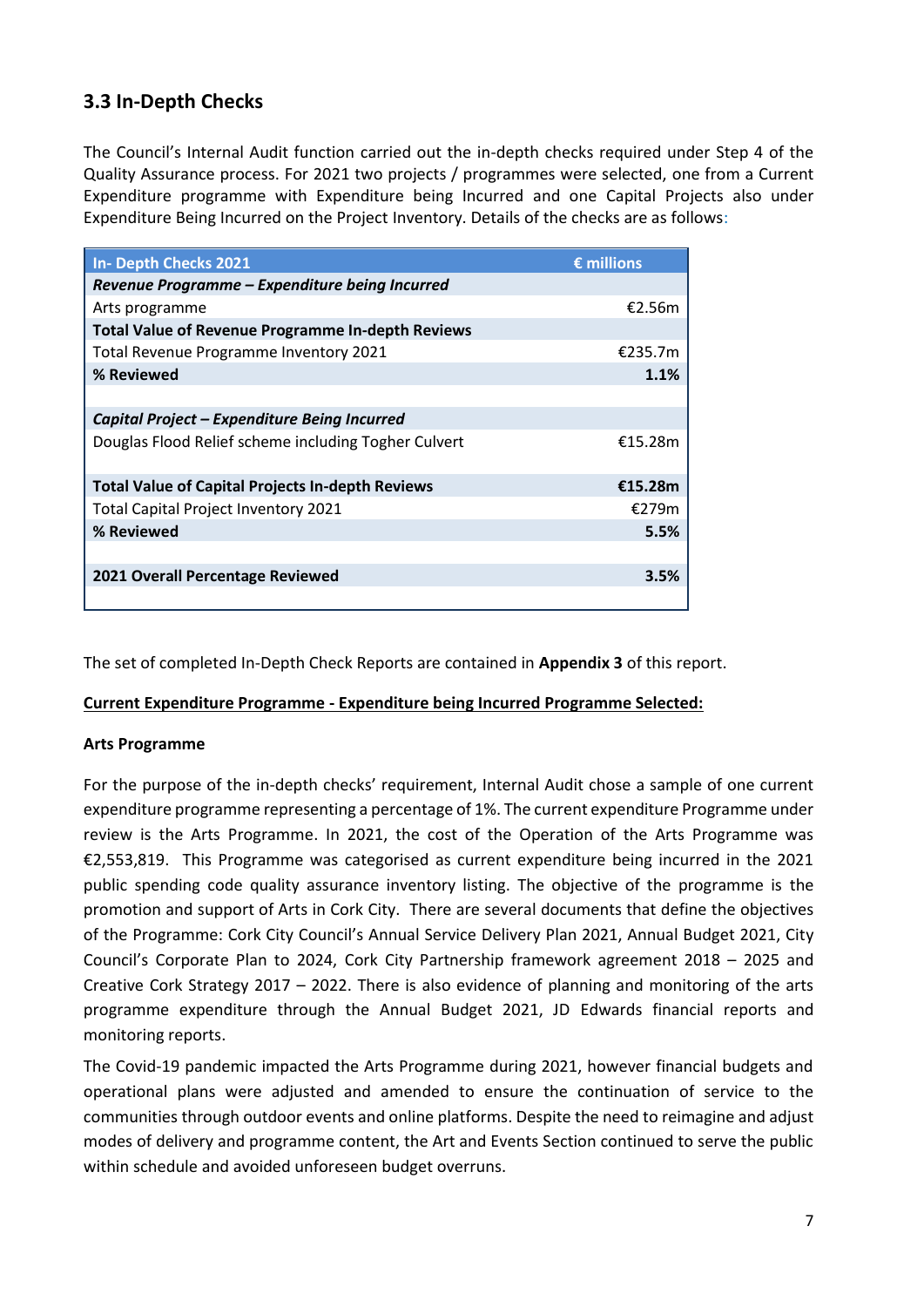On completion of the in-depth review of the Cork City Council's Arts Programme, Internal Audit has formed the opinion that this Revenue Expenditure Programme appears to be substantially compliant with the relevant requirements of the public spending code.

#### **Capital Expenditure Projects Selected:**

#### **Douglas Flood Relief Scheme including Togher Culvert**

The Douglas Flood Relief Scheme including Togher Culvert has the objective of being a technically, socially, environmentally and economically acceptable alleviation of the risk of flooding to the Douglas/ Togher areas and environs. The project stems from the Lee Catchment Flood Risk Assessment and Management Study (and the South-West CFRAM Study) which identified both Togher and Douglas as vulnerable to significant flooding.

Appropriate appraisal of the scheme was conducted as evidenced by the Environmental Impact Statement. In addition, the Cost Benefit Analysis provides an economic assessment of the costs and benefits of the scheme and in so doing highlights the economic justification for the scheme. On-going monitoring and evaluation of the scheme's implementation is met through the comprehensive monthly management reports that are prepared. The appropriate documentation and data is available for any future evaluation of the Scheme.

Appropriate procurement procedures were undertaken at all stages The Douglas Works Construction Contract was completed in February 2021 and the Togher Services Diversions contract was completed in September 2020. The Togher main works construction contract is scheduled for substantial completion in September 2022. There is strong project management in situ and a system of robust controls in place as the project moves to its final stage.

The thresholds and methodologies for appraisal set out in the PSC indicate that projects between  $\epsilon$ 5 million and €20 million should be subject to preliminary and detailed appraisal, which includes, at a minimum a Multi-Criteria Analysis (MCA). On this project an MCA was documented for the preferred option. An economic assessment of the costs and benefits highlights the economic justification of the scheme.

Overall, the capital expenditure project being incurred, Douglas FRS (Including Togher Culvert) is well managed, and the In-depth review concluded that Cork City Council is in compliance with the Public Spending Code and recommends that the total project cost should be re-evaluated to ensure additional costs already incurred and potential other delay or overrun costs are identified.

Finally, to ensure that the project fully fulfils its obligations under the Public Spending Code, Internal Audit recommends that a post-project review should be completed within a reasonable timeframe once the project is complete.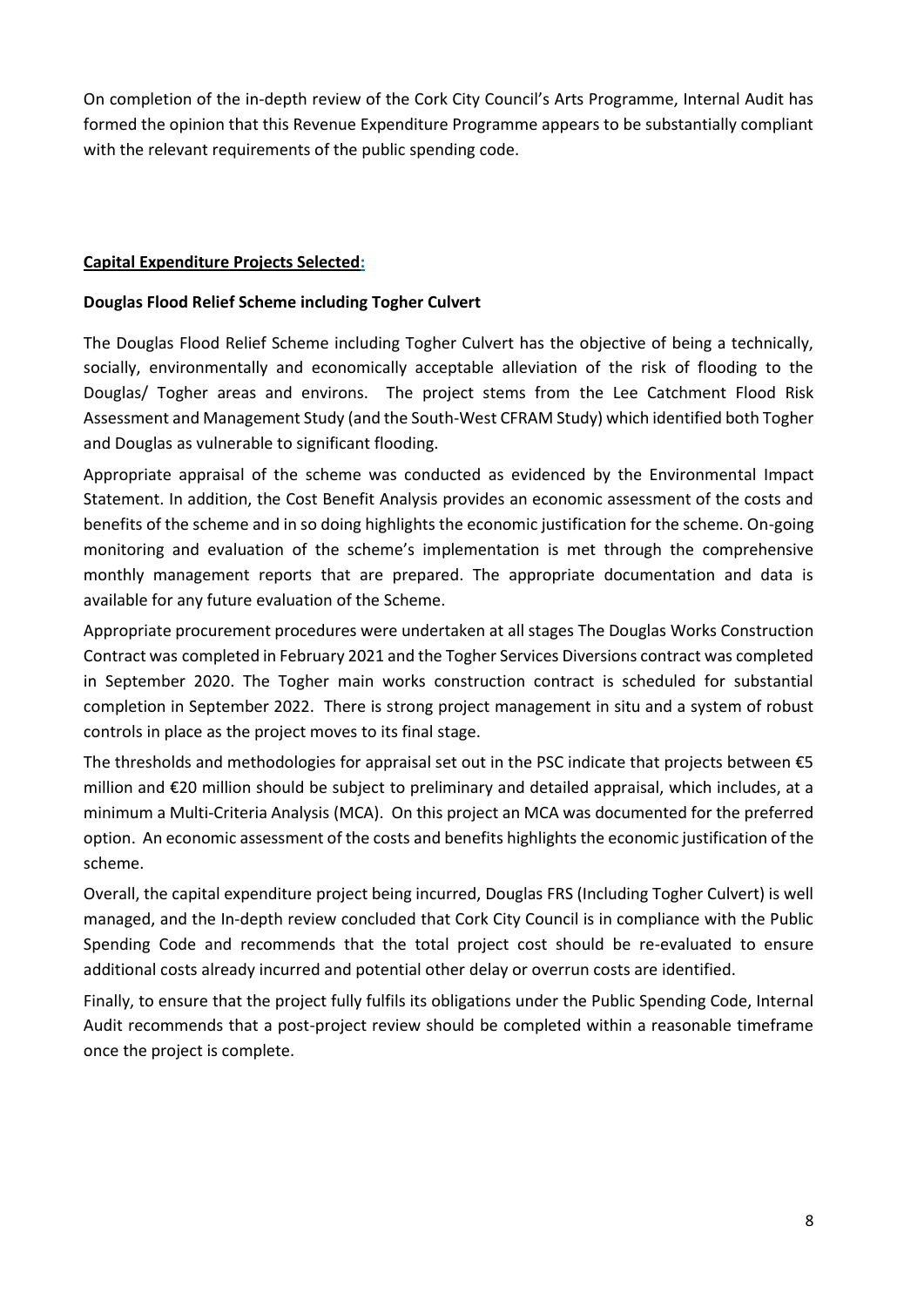#### **4. Next Steps: Quality Assurance Process**

On the basis of the checklists completed by the project owners of capital projects, together with those completed by the Finance Department on current expenditure and the In-depth checks undertaken by Internal Audit, Cork City Council have assurance that there are satisfactory levels of compliance with the requirements of the Public Spending Code.

Cork City Council will continue knowledge sharing and increasing awareness of the Public Spending Code throughout 2022.

With a view to maintaining a strong awareness of the of the requirements of the Code, the Quality Assurance Report will be circulated at Management level. In 2021 a comprehensive and updated procurement training plan was put in place to strengthening procurement knowledge and skills in terms of general procurement but also covering the appointment of consultants and the awarding of capital contracts. Implementation of this plan is ongoing in 2022.

#### **5. Conclusion**

Cork City Council has completed the necessary steps in the Quality Assurance Process and has prepared the required inventory showing all the relevant expenditure. The inventory outlined in this report lists the capital expenditure that is being considered, being incurred, and that has recently ended. The single procurement in excess of €10 million is published in Cork City Council website. The checklists completed by the organisation and in-depth checks show a substantial level of compliance with the Public Spending Code. Ongoing work is required by all sections within the Council to ensure that the level of substantial compliance with the Code is maintained.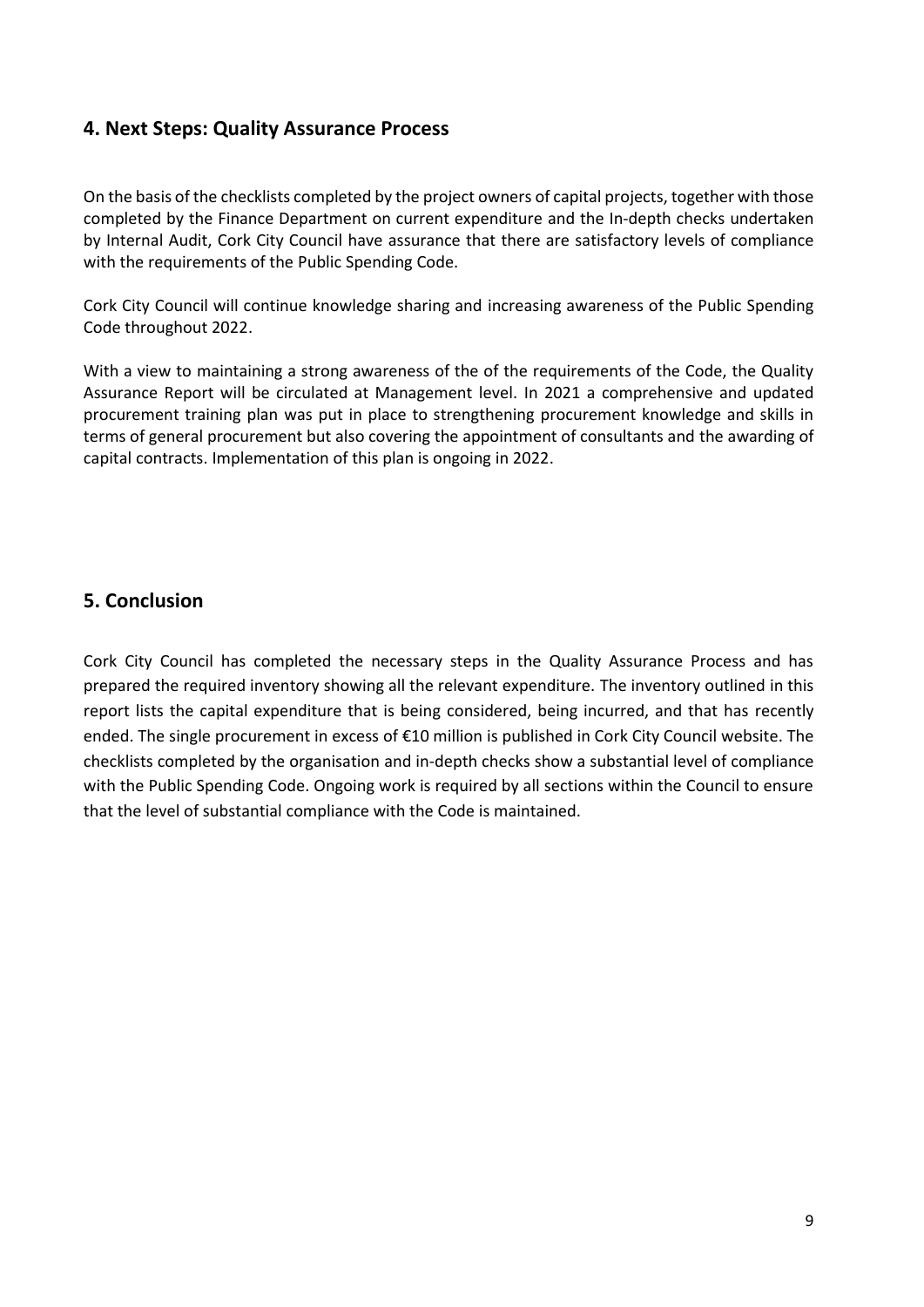**Appendix 1**

**Inventory of Projects and Programmes above €0.5m**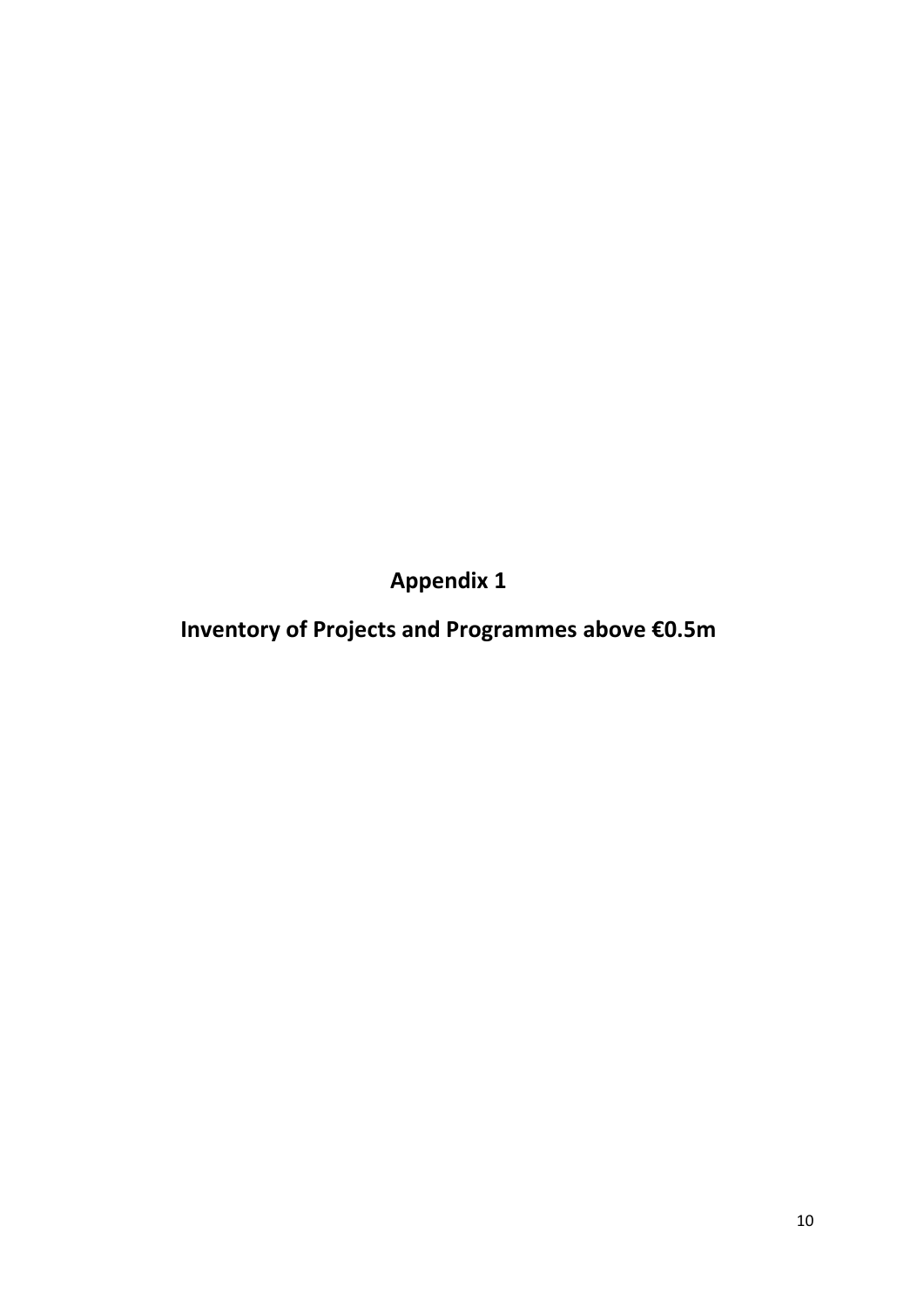| Expenditure being Considered - Greater than €0.5m (Capital and Current) |                                 |                                                        |                                                                    |                                                                |                                                  |                                       |                             |  |  |  |  |
|-------------------------------------------------------------------------|---------------------------------|--------------------------------------------------------|--------------------------------------------------------------------|----------------------------------------------------------------|--------------------------------------------------|---------------------------------------|-----------------------------|--|--|--|--|
| Project/Scheme/Programme Name                                           | <b>Short Description</b>        | <b>Current Expenditure Amount in</b><br>Reference Year | Capital Expenditure Amount in<br><b>Reference Year (Non Grant)</b> | Capital Expenditure Amount in<br><b>Reference Year (Grant)</b> | Project/Programme<br><b>Anticipated Timeline</b> | <b>Projected Lifetime Expenditure</b> | Explanatory<br><b>Notes</b> |  |  |  |  |
| <b>Housing &amp; Building</b>                                           |                                 |                                                        |                                                                    |                                                                |                                                  |                                       |                             |  |  |  |  |
| A05 ADMINISTRATION OF HOMELESS SERVIHomeless Services Administratil €   |                                 | 4,480,500                                              | €                                                                  | €                                                              |                                                  | £                                     |                             |  |  |  |  |
| <b>A07 RAS PROGRAMME</b>                                                | Rental Assistance Scheme Oper € | 3,211,300                                              |                                                                    | £                                                              |                                                  | £                                     |                             |  |  |  |  |
| CALF                                                                    | Capital Assistance leasing      |                                                        | 1,227,700                                                          | €                                                              | Rolling                                          | 1,501,200                             |                             |  |  |  |  |
| <b>WOLSEY COURT</b>                                                     | Social Housing Prog - LA        | €                                                      | €                                                                  | €                                                              | Rolling                                          | 9,858,000<br>£                        |                             |  |  |  |  |
| <b>HAWKES ROAD</b>                                                      | Social Housing Prog - LA        | €                                                      |                                                                    | €                                                              | Under consideration                              | 12,433,000                            |                             |  |  |  |  |
| <b>COMPETITIVE DIALOGUE 2</b>                                           | Social Housing Prog - LA        | €                                                      | €                                                                  | €                                                              | Under consideration                              | 7,313,000                             |                             |  |  |  |  |
| <b>ROPE WALK</b>                                                        | Social Housing Prog - LA        | €                                                      | €                                                                  | €                                                              | Under consideration                              | 1,694,000                             |                             |  |  |  |  |
| <b>DOUGLAS STREET</b>                                                   | Social Housing Prog - LA        | €                                                      | €                                                                  | €                                                              | Under consideration                              | 1,643,000                             |                             |  |  |  |  |
| <b>BALLYHOOLY ROAD</b>                                                  | Social Housing Prog - LA        | €                                                      | €                                                                  | €                                                              | Under consideration                              | 8,145,000                             |                             |  |  |  |  |
| <b>COMPETITIVE DIALOGUE 3 - A</b>                                       | Social Housing Prog - LA        | €                                                      | €                                                                  | €                                                              | Under consideration                              | 63,033,000                            |                             |  |  |  |  |
| <b>COMPETITIVE DIALOGUE 3 - B</b>                                       | Social Housing Prog - LA        | €                                                      | €                                                                  | €                                                              | Under consideration                              | 41,333,000                            |                             |  |  |  |  |
| <b>MADONNA HOUSE (PHASE 3)</b>                                          | Social Housing Prog - LA        | €                                                      | €                                                                  | €                                                              | Under consideration                              | 856,000                               |                             |  |  |  |  |
| <b>TARRY PATH</b>                                                       | Social Housing Prog - LA        | €                                                      |                                                                    | €                                                              | Under consideration                              | 13,932,000                            |                             |  |  |  |  |
| SOC HSG - BESSBOROUGH RD SITE                                           | Social Housing Prog - LA        | €<br>237,472                                           |                                                                    | €                                                              | 2024                                             | 30,000,000<br>€                       |                             |  |  |  |  |
| 4 UNIT AT POULAVONE                                                     | Part V                          |                                                        |                                                                    |                                                                | Under consideration                              | 720,000                               |                             |  |  |  |  |
| 5-11 UNITS MAGLIN HCP1048                                               | Part V                          |                                                        |                                                                    |                                                                | Under consideration                              | 1,250,000                             |                             |  |  |  |  |
|                                                                         |                                 |                                                        |                                                                    |                                                                |                                                  |                                       |                             |  |  |  |  |
| Road Transportation & Safety                                            |                                 |                                                        |                                                                    |                                                                |                                                  |                                       |                             |  |  |  |  |
| <b>B04 LOCAL ROAD - MAIN&amp;IMPROVE</b>                                | Maintenance & Improvement o     | 1,786,900<br>€                                         |                                                                    | €                                                              |                                                  |                                       |                             |  |  |  |  |
| SOUTH DOCKLANDS TRANSPORT INFRASTRUCTURE                                |                                 | €                                                      |                                                                    | €                                                              | Under consideration                              | 4,020,000                             |                             |  |  |  |  |
| BALLINCOLLIG TO CITY CYCLE ROUTE                                        |                                 | £                                                      | €                                                                  | ŧ                                                              | Under consideration                              | 2,700,000                             |                             |  |  |  |  |
| <b>CARRIGROHANE BRIDGE</b>                                              |                                 |                                                        | €                                                                  | €                                                              | Under consideration                              | 6,500,000                             |                             |  |  |  |  |
| <b>KNAPP'S SQUARE</b>                                                   |                                 |                                                        |                                                                    | €                                                              | Under consideration                              | 700,000                               |                             |  |  |  |  |
| LEE TO SEA CYCLE ROUTE                                                  |                                 | £                                                      | €                                                                  | €                                                              | Under consideration                              | 2,300,000                             |                             |  |  |  |  |
| SMALL FLOOD PROTECTION WORKS                                            |                                 | €                                                      | €                                                                  | ŧ                                                              | Under consideration                              | 900,000                               |                             |  |  |  |  |
| SUSTAINABLE TRANSPORT PROJECTS (MINOR WORKS)                            |                                 | €                                                      |                                                                    | ŧ                                                              | Under consideration                              | 6,000,000                             |                             |  |  |  |  |
| PUBLIC LIGHTING                                                         | Lighting columns                | €                                                      | €                                                                  | ŧ                                                              | Dec-24                                           | 1,500,000                             |                             |  |  |  |  |
| <b>GRANGE RD TO TRAMORE VALLEY</b>                                      |                                 |                                                        | 141,994<br>€                                                       | €                                                              | Under consideration                              | 4,000,000                             |                             |  |  |  |  |
| REPAIR 5 BRIDGES-GLYNTOWN, CLAS                                         |                                 |                                                        |                                                                    | €                                                              | Under consideration                              | 710,000                               |                             |  |  |  |  |
|                                                                         |                                 | €                                                      | €                                                                  | €                                                              |                                                  |                                       |                             |  |  |  |  |
|                                                                         |                                 | €                                                      | €                                                                  | €                                                              |                                                  |                                       |                             |  |  |  |  |
|                                                                         |                                 | €                                                      |                                                                    | €                                                              |                                                  |                                       |                             |  |  |  |  |
| <b>Development Management</b>                                           |                                 |                                                        |                                                                    |                                                                |                                                  |                                       |                             |  |  |  |  |
| <b>URBAN ANIMATION PROJECT</b>                                          | Outdoor Public Art trail        | €                                                      |                                                                    | €                                                              | Under consideration                              | 670,000<br>€                          |                             |  |  |  |  |
| <b>CORK WAYFINDING SYSTEM</b>                                           | Pedestrian Wayfinding           | €                                                      |                                                                    | €                                                              | Under consideration                              | 1,200,000                             |                             |  |  |  |  |
| <b>CORK CITY DOCKLANDS - URDF2</b>                                      | Urban renewal                   | €                                                      | €                                                                  | €                                                              | Under consideration                              | 25,700,000<br>€                       |                             |  |  |  |  |
| <b>GRAND PARADE BLOCK URDF 2</b>                                        | Urban renewal                   | €                                                      | €                                                                  | €                                                              | Under consideration                              | 10,300,000                            |                             |  |  |  |  |
| TOWN & VILLAGE RENEWAL                                                  | Urban renewal                   | €                                                      | €                                                                  | €                                                              | Under consideration                              | 1,055,000                             |                             |  |  |  |  |
|                                                                         |                                 | €                                                      | €                                                                  | €                                                              |                                                  | €                                     |                             |  |  |  |  |
|                                                                         |                                 | €                                                      |                                                                    | €                                                              |                                                  | €                                     |                             |  |  |  |  |
|                                                                         |                                 | €                                                      | €                                                                  | €                                                              |                                                  | £                                     |                             |  |  |  |  |
| <b>Recreation and Amenity</b>                                           |                                 |                                                        |                                                                    |                                                                |                                                  |                                       |                             |  |  |  |  |
| Mobile Library                                                          |                                 | €                                                      |                                                                    | €                                                              | Under consideration                              | 500,000                               |                             |  |  |  |  |
| Nth West Regional Park                                                  | ibrary improvements             | €                                                      | €                                                                  | €                                                              |                                                  | 5,000,000                             |                             |  |  |  |  |
|                                                                         | Park development                | €                                                      | €                                                                  | €                                                              | Under consideration<br>Under consideration       | 600,000<br>€                          |                             |  |  |  |  |
| Glanmire Playground                                                     | Playground upgrade              |                                                        |                                                                    |                                                                |                                                  |                                       |                             |  |  |  |  |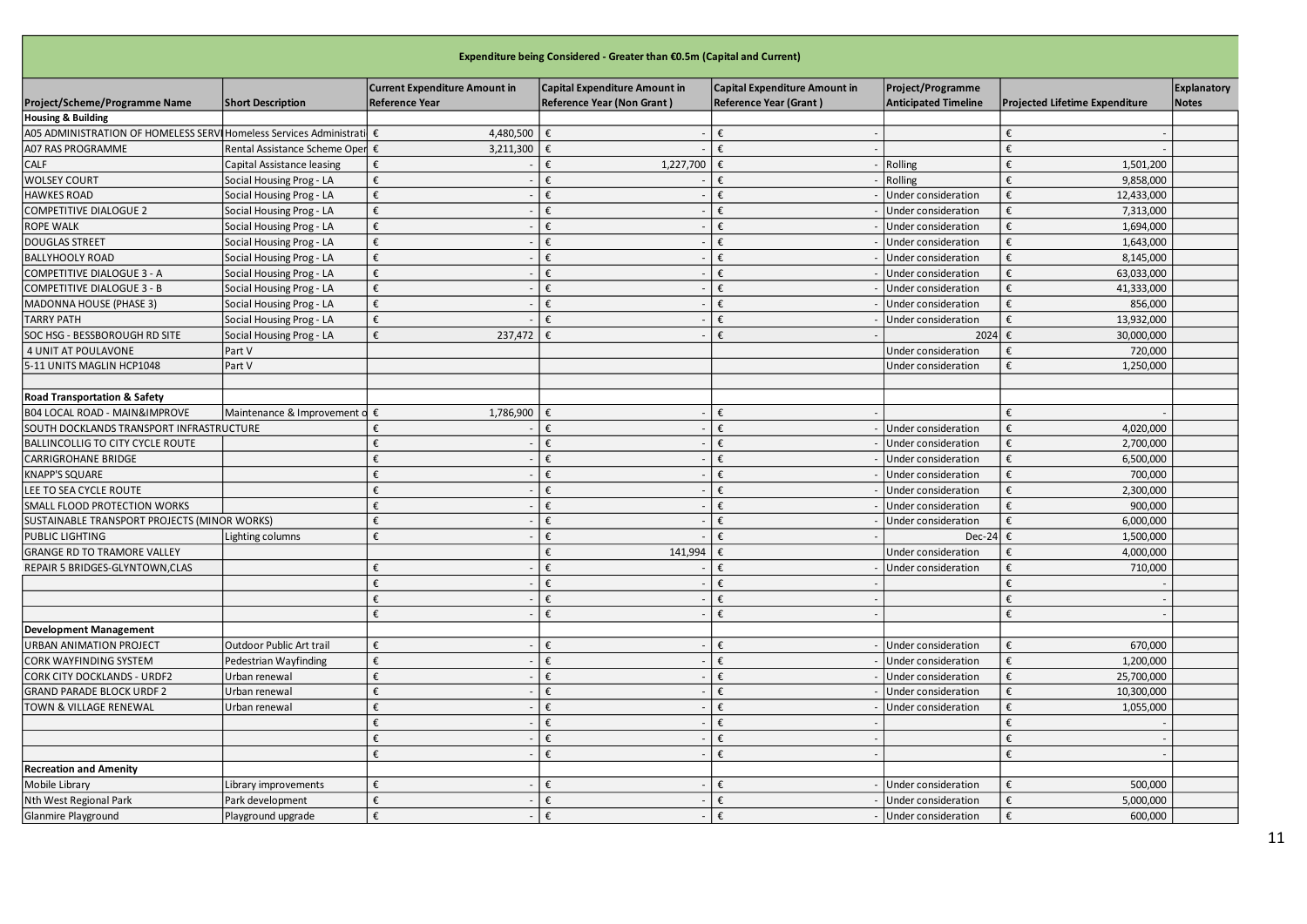| Inch Park Development                | Park development         | $\boldsymbol{\epsilon}$ | $-\epsilon$              |                         | $\boldsymbol{\epsilon}$ | Under consideration | $\boldsymbol{\epsilon}$ | 500,000     |
|--------------------------------------|--------------------------|-------------------------|--------------------------|-------------------------|-------------------------|---------------------|-------------------------|-------------|
| Nth East Regional Park               | Park development         | $\boldsymbol{\epsilon}$ | $\sim$                   | $\epsilon$              | $\epsilon$              | Under consideration | $\boldsymbol{\epsilon}$ | 4,000,000   |
| Bell's Field & Mahony's Ave          |                          | $\epsilon$              |                          | $\epsilon$              | $\epsilon$              | Under consideration | $\boldsymbol{\epsilon}$ | 1,250,000   |
| H&S City Centre & Fitz Park Depots   | <b>Buildings upgrade</b> | $\boldsymbol{\epsilon}$ |                          | $\boldsymbol{\epsilon}$ | €                       | Under consideration | $\boldsymbol{\epsilon}$ | 2,575,000   |
| Safe to Schools (NTA 100% funded)    | NTA initiatives          | $\boldsymbol{\epsilon}$ | $\overline{\phantom{a}}$ | $\boldsymbol{\epsilon}$ | €                       | Under consideration | $\boldsymbol{\epsilon}$ | 1,500,000   |
| Active Travel (NTA 100% funded)      | NTA initiatives          | $\pmb{\epsilon}$        | $\overline{\phantom{a}}$ | $\boldsymbol{\epsilon}$ | €                       | Under consideration | $\boldsymbol{\epsilon}$ | 3,000,000   |
| <b>Bus Connects + Modal Priority</b> | transportation           | $\boldsymbol{\epsilon}$ | $\overline{\phantom{a}}$ | $\boldsymbol{\epsilon}$ | $\epsilon$              | Under consideration | $\boldsymbol{\epsilon}$ | 1,200,000   |
|                                      |                          | $\pmb{\epsilon}$        | $\overline{\phantom{a}}$ | $\epsilon$              | $\epsilon$              |                     | $\boldsymbol{\epsilon}$ |             |
|                                      |                          | $\boldsymbol{\epsilon}$ | $\overline{\phantom{a}}$ | $\epsilon$              | $\epsilon$              |                     | $\epsilon$              | $\sim$      |
|                                      |                          | €                       | $\sim$                   | $\epsilon$              | $\epsilon$              |                     | €                       | $\sim$      |
|                                      |                          | €                       | $\overline{\phantom{a}}$ | $\epsilon$              | €                       |                     | €                       | $\sim$      |
|                                      |                          | €                       | $\blacksquare$           | $\epsilon$              | €                       |                     | €                       | $\sim$      |
|                                      |                          | €                       | $\overline{\phantom{a}}$ | $\epsilon$              | $\epsilon$              |                     | €                       |             |
| <b>Totals</b>                        |                          | €                       | 9,716,172 €              | 1,369,694               | $\epsilon$              |                     | €                       | 282,091,200 |
|                                      |                          |                         |                          |                         |                         |                     |                         |             |
|                                      |                          |                         |                          |                         |                         |                     |                         |             |
|                                      |                          |                         |                          |                         |                         |                     |                         |             |
|                                      |                          |                         |                          |                         |                         |                     |                         |             |
|                                      |                          |                         |                          |                         |                         |                     |                         |             |
|                                      |                          |                         |                          |                         |                         |                     |                         |             |
|                                      |                          |                         |                          |                         |                         |                     |                         |             |
|                                      |                          |                         |                          |                         |                         |                     |                         |             |
|                                      |                          |                         |                          |                         |                         |                     |                         |             |
|                                      |                          |                         |                          |                         |                         |                     |                         |             |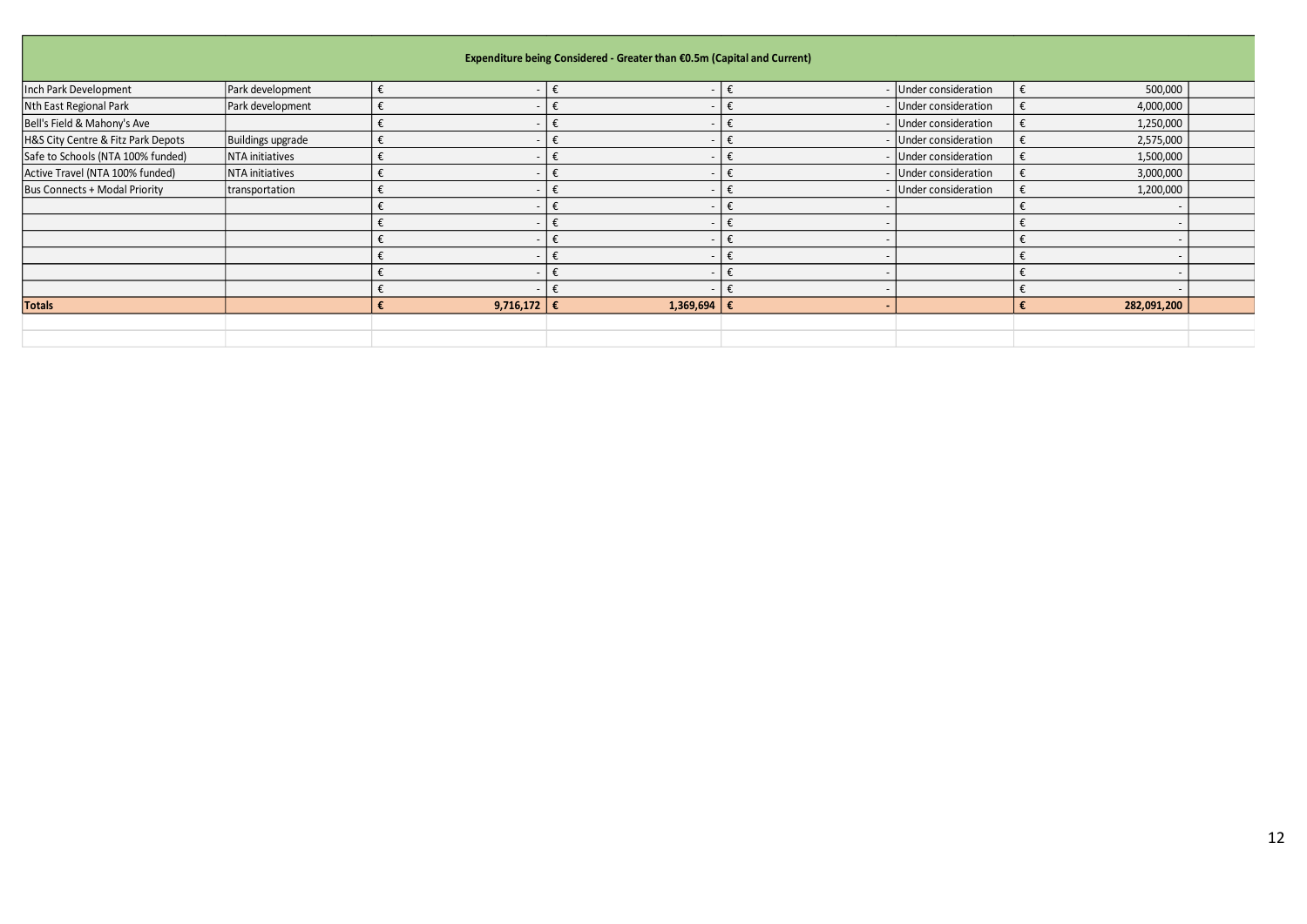| Expenditure being Incurred - Greater than €0.5m (Capital and Current)                                    |                                                    |                                                               |                                                                       |                                                                             |                             |                                           |                                                                |                             |  |
|----------------------------------------------------------------------------------------------------------|----------------------------------------------------|---------------------------------------------------------------|-----------------------------------------------------------------------|-----------------------------------------------------------------------------|-----------------------------|-------------------------------------------|----------------------------------------------------------------|-----------------------------|--|
|                                                                                                          | <b>Short Description</b>                           | <b>Current Expenditure</b><br><b>Amount in Reference Year</b> | <b>Capital Expenditure Amount</b><br>in Reference Year (Non<br>Grant) | Capital Expenditure Amount   Project/Programme<br>in Reference Year (Grant) | <b>Anticipated Timeline</b> | <b>Cumulative Expenditure to-</b><br>date | <b>Projected Lifetime</b><br><b>Expenditure (Capital Only)</b> | <b>Explanatory</b><br>Notes |  |
| Project/Scheme/Programme Name                                                                            |                                                    |                                                               |                                                                       |                                                                             |                             |                                           |                                                                |                             |  |
| <b>Housing &amp; Building</b>                                                                            | Repairs and Maintenance of LA Housing €            |                                                               | $\epsilon$                                                            | $\epsilon$                                                                  |                             | €                                         | €                                                              |                             |  |
| A01 MAINT/IMP LA HOUSING UNITS                                                                           |                                                    | 19,875,937<br>€                                               |                                                                       |                                                                             |                             | €                                         | €                                                              |                             |  |
| A02 HOUSING ASSESS, ALLOC & TRANSFER                                                                     | Assessment of Housing Needs                        | 910,632<br>$\epsilon$                                         |                                                                       |                                                                             |                             | €                                         | €                                                              |                             |  |
| A03 HOUSING RENT & TENANT PURCHASE Debt Management & Rent Assessment<br>A04 HOUSING COMM DEVELOP SUPPORT | Housing Estate Management & Support                | 1,127,433<br>6,670,640                                        |                                                                       | €                                                                           |                             | €                                         | €                                                              |                             |  |
|                                                                                                          | Homeless Services Administration                   |                                                               |                                                                       |                                                                             |                             | €                                         | €                                                              |                             |  |
| A05 ADMIN OF HOMELESS SERVICE<br>A06 SUPPORT TO HOUSING CAPITAL PRO                                      | Mainly relates to loan charges and techr           | 17,683,804<br>€<br>€<br>2,760,169                             |                                                                       |                                                                             |                             | €                                         | €                                                              |                             |  |
| A07 RAS PROGRAMME                                                                                        | Rental Assistance Scheme Operations                | 20,513,649                                                    | €.                                                                    | $\epsilon$                                                                  |                             | €                                         | €                                                              |                             |  |
| A08 HOUSING LOANS                                                                                        | Loan Interest & Charges and Debt Mana              | 979,403<br>€                                                  | $\epsilon$                                                            | $\epsilon$                                                                  |                             | €                                         | €                                                              |                             |  |
| A09 HOUSING GRANTS                                                                                       | <b>Disabled Persons Grants</b>                     | 3,274,519<br>€                                                | €                                                                     | €                                                                           |                             | €                                         | €                                                              |                             |  |
| A11 AGENCY & RECOUPABLE SERVICES                                                                         | Agency & Recoupable and Support Servi              | 707,743<br>€                                                  | €                                                                     | $\epsilon$                                                                  |                             | €                                         | €                                                              |                             |  |
| BRAMBLE COTTAGES, POPHAMS RD                                                                             | Dev 4 units                                        | €                                                             | 16,080<br>$\epsilon$                                                  | €                                                                           | 2023                        | €<br>139,769                              | €<br>1,310,563                                                 |                             |  |
| EDEL HOUSE, GRATTAN STREET                                                                               | Construction of 37no. Units - Homeless             | €                                                             | 2,238,815<br>$\epsilon$                                               | $\epsilon$                                                                  | 2022                        | 7,658,942<br>€                            | 7,537,429<br>€                                                 |                             |  |
| ROOFLINE REPAIRS 2019                                                                                    | Cleaning/Installation/Repairs to the roo           | €                                                             | 1,385,189<br>€.                                                       | €                                                                           | 4 years                     | 4,511,089<br>€                            | 4,500,000<br>€                                                 |                             |  |
| ROOF REPAIRS 2019                                                                                        | Cleaning/Installation/Repairs to the roo           |                                                               | 44,770<br>€                                                           |                                                                             | 4 years                     | 296,205<br>€                              | 1,000,000<br>€                                                 |                             |  |
| CENTRAL HEATING INSTALLATION19                                                                           | This contract is designed to meet the Co           | €                                                             | 259,337<br>$\mathbf{f}$                                               | €                                                                           | 4 years                     | 753,547<br>€                              | $\epsilon$<br>750,000                                          |                             |  |
| WINDOWS & DOORS 2019                                                                                     | Replacement of Windows and Doors (E                |                                                               | 306,662                                                               |                                                                             | 4 years                     | 1,205,879<br>€                            | €<br>1,300,000                                                 |                             |  |
| CNWQR PH 3 DECANT & ENABLING                                                                             | ONGOING DECANTING                                  | $\epsilon$                                                    | 818,054<br>$\mathbf{f}$                                               | €                                                                           | 2024                        | 1,981,221<br>€                            | €<br>2,000,000                                                 |                             |  |
| VOID PROGRAMME 2019                                                                                      | 2019 Voids.                                        | €                                                             | 69,535<br>£                                                           |                                                                             | TBC                         | 3,977,650<br>€                            | 6,537,609<br>€                                                 |                             |  |
| VOIDS PROG 2021 ADVANCE WORKS                                                                            | 2021voids                                          | €                                                             | 919,749<br>€                                                          | €                                                                           |                             | €<br>919,749                              | 1,000,000<br>$\epsilon$                                        |                             |  |
| CNWQR PH 3B                                                                                              | Planned dev 62 units                               | €                                                             | 337,019<br>£                                                          |                                                                             | 2025                        | 378,998<br>€                              | 22,228,906<br>$\epsilon$                                       |                             |  |
| HOLLYWOOD ESTATE INFILL HSG                                                                              | Dev 87units                                        | €                                                             | $\mathbf{f}$<br>1,566                                                 | $\epsilon$                                                                  | 2023                        | €<br>40,630                               | 2,632,827<br>€                                                 |                             |  |
| COMP DIALOGUE - SPRING LANE                                                                              | Dev 8 units                                        | €                                                             | 946,632<br>€                                                          | €                                                                           | 2022                        | 1,719,167<br>€                            | 2,646,075<br>$\epsilon$                                        |                             |  |
| COMP DIALOGUE - GLEN RYAN RD                                                                             | Dev of 9 units                                     | €                                                             | 1,064,292<br>€                                                        |                                                                             | 2022                        | €<br>1,064,292                            | 2,981,620<br>€                                                 |                             |  |
| COMP DIALOGUE - SHANAKIEL RD                                                                             | Dev 20 units                                       | €                                                             | 2,526,856<br>€                                                        |                                                                             | 2022                        | 4,288,902<br>€                            | 6,266,862<br>$\epsilon$                                        |                             |  |
|                                                                                                          |                                                    | €                                                             | €                                                                     |                                                                             |                             | €                                         | €                                                              |                             |  |
| COMP DIALOGUE - COACH STREET                                                                             | Dev of 13 units                                    |                                                               | 639,436                                                               |                                                                             | 2022                        | 995,949<br>€                              | 3,826,955<br>€                                                 |                             |  |
| COMP DIALOGUE - SKEHARD RD,                                                                              | Dev of 16 units                                    | $\epsilon$                                                    | 3,266,007<br>207,578                                                  |                                                                             | 2023<br>2024                | 3,310,271<br>€<br>2,082,149               | 5,504,348                                                      |                             |  |
| 41 UNITS WESTSIDE, MODEL FM RD                                                                           | Dev 41 units                                       | $\epsilon$                                                    | €                                                                     |                                                                             | 2024                        |                                           | 14,502,082<br>$\epsilon$                                       |                             |  |
| 60 UNITS POULAVONE, BALLINCOLL                                                                           | Dev 60 units                                       | €                                                             | 2,343,860<br>2,520,812<br>€                                           |                                                                             | 2022                        | 2,698,052<br>€<br>€                       | 20,012,435<br>€                                                |                             |  |
| DEEP RETROFIT PRG - PEARSE RD&                                                                           | Energy Efficiency Works Apt. Deep Retr             |                                                               | €                                                                     | €                                                                           | 2022                        | 2,879,045                                 | 2,850,000                                                      |                             |  |
| 11 UNITS CLASSIS, POULADUFF RD                                                                           | Dev 11 units                                       | €                                                             | 1,987,166                                                             |                                                                             |                             | 2,010,368<br>€                            | 3,561,058<br>€                                                 |                             |  |
| 37 UNITS WATERCOURSE RD                                                                                  | Dev 37 units                                       | €                                                             | 1,906,806<br>€<br>$\epsilon$                                          |                                                                             | Ongoing                     | 3,627,268<br>€                            | 11,646,930<br>$\epsilon$                                       |                             |  |
| 43 UNITS DENROCHES CROSS, CORK                                                                           | Dev 43 units                                       | €                                                             | 52,957<br>7,360,713<br>$\epsilon$                                     | €<br>$\epsilon$                                                             | Ongoing                     | 121,644<br>€<br>€                         | $\epsilon$<br>14,184,500<br>€                                  |                             |  |
| MIDDLE GLANMIRE RD AFFORD HSG                                                                            | Dev 27 SOC (AHB) & 27 AFFORDABLE (C                |                                                               | $\epsilon$                                                            |                                                                             | <b>Dec-22</b>               | 10,700,000                                | 12,000,000                                                     |                             |  |
| SHP 2015-2017 - 32 UNITS BARRACK STREE Dev 32 units                                                      |                                                    | €                                                             | 1,134,917<br>$\mathbf{f}$                                             | €<br>$\epsilon$                                                             | Ongoing                     | 3,643,421 $\epsilon$<br>€<br>€            | 9,392,106                                                      |                             |  |
| SHP 2015 -17 - 16 UNITS WOOD STREET                                                                      | Dev 16 units                                       | €                                                             | 462,262<br>$\epsilon$                                                 |                                                                             | Ongoing                     | 1,503,604                                 | €<br>4,452,110                                                 |                             |  |
| PHASE 2C DEVELOPMENT CNWRQ                                                                               | Dev 24 units                                       | €                                                             | 224,262<br>$\mathbf{f}$                                               | €                                                                           | Ongoing                     | 4,009,954 €<br>€<br>€                     | 6,994,140                                                      |                             |  |
| BOHERBOY ROAD HSNG SCHEME                                                                                | Dev of Affordable Housing                          | €                                                             | 2,653,561<br>$\mathbf{f}$                                             |                                                                             | Ongoing                     | 3,935,526                                 | €                                                              |                             |  |
| OLD WHITECHURCH RD NA PIARSAIG                                                                           | Site for Social and Affordable Housing             | €<br>€                                                        |                                                                       | €                                                                           | Phased Delivery from 2023/2 | 32,904,093<br>€<br>€                      | €<br>32,904,093                                                |                             |  |
| OLD WHITECHURCH RD INFRASTRUCT                                                                           | LIHAF Infrastructure Project                       |                                                               | 956,265<br>£                                                          |                                                                             | 2022                        | 13,417,768                                | €<br>13,500,000                                                |                             |  |
| SHP 2017 - 2019 - 17 UNITS - 29/30 LOWER                                                                 | Dev 17 units                                       | €                                                             | 102,556                                                               | €                                                                           | Ongoing                     | 4,772,085<br>€                            | 4,785,024<br>$\epsilon$                                        |                             |  |
| ERRIGAL HEIGHTS, THE GLEN                                                                                | Dev 32 units                                       | €                                                             | 122,126                                                               |                                                                             | 2024                        | 221,244<br>€                              | 7,543,800                                                      |                             |  |
| GLENAMOY LAWN, MAYFIELD                                                                                  | Dev 3 units                                        | $\epsilon$                                                    | $\mathbf{f}$<br>3,114                                                 | €                                                                           | 2023                        | 32,140<br>€                               | €<br>1,004,700                                                 |                             |  |
| SHP 2017 - 2019 - 7-11 GERALD GRIFFIN STI Dev 12 units                                                   |                                                    |                                                               | €<br>1,454,321 €                                                      |                                                                             | Ongoing                     | $4,022,126$ €<br>€                        | 4,050,000                                                      |                             |  |
| REVOLVING FUND VACANT HSE. REP                                                                           | <b>Revolving Fund</b>                              | $\epsilon$                                                    | €<br>232,883 $\epsilon$                                               |                                                                             | Ongoing                     | €<br>$1,976,377$ €                        | 2,000,000                                                      |                             |  |
| 50 UNITS BOYCES STREET                                                                                   | Dev 51 units                                       | €                                                             | 503,744 €<br>€                                                        |                                                                             | 2024                        | $2,126,705$ €<br>€                        | 19,013,102                                                     |                             |  |
| 40 UNITS GERALD GRIFFIN ST                                                                               | Dev 49 units                                       | €                                                             | €                                                                     | €                                                                           | Ongoing                     | €<br>$6,225,702$ €                        | 10,756,119                                                     |                             |  |
| SHP 2017 - 2019 - 5 UNITS - MOSS LANE, RIVERWAY                                                          |                                                    | €                                                             | €                                                                     | €                                                                           | Ongoing                     | €                                         | 1,575,545<br>€                                                 |                             |  |
| CNWQR PH 2B DECANT & ENABLING                                                                            | Development - North West                           | €                                                             | $\mathbf{f}$<br>97,916 €                                              |                                                                             | Ongoing                     | €<br>1,409,804 €                          | 5,000,000                                                      |                             |  |
| <b>CNWR SOCIAL &amp; COMMUNITY</b>                                                                       | Development - North West                           | €                                                             | 11,500 $\epsilon$<br>€                                                |                                                                             | Ongoing                     | €<br>1,272,037 €                          | 900,000                                                        |                             |  |
| FAIRFIELD MEADOW REMEDIATION19                                                                           | Remedial Works to Fairfield Meadows E              | €                                                             | €                                                                     | €                                                                           | <b>TBC</b>                  | €                                         | €<br>825,000                                                   |                             |  |
| SOCIAL HOUSING ACQUISITIONS                                                                              | Purchased houses                                   |                                                               | 22,619,046 €<br>€                                                     |                                                                             | Rolling                     | €<br>32,145,903 €                         | 32,300,000                                                     |                             |  |
| STOCK CONDITION SURVEY                                                                                   | Social Housing Stock Condition Survey              | €                                                             | €                                                                     | €                                                                           | Rolling                     | €<br>$12,004$ €                           | 500,000                                                        |                             |  |
| TAKING IN CHARGE                                                                                         | imited works for Taking in charge certa $\epsilon$ |                                                               | €                                                                     | $\epsilon$                                                                  | Rolling                     | 16,202 €<br>€                             | 675,000                                                        |                             |  |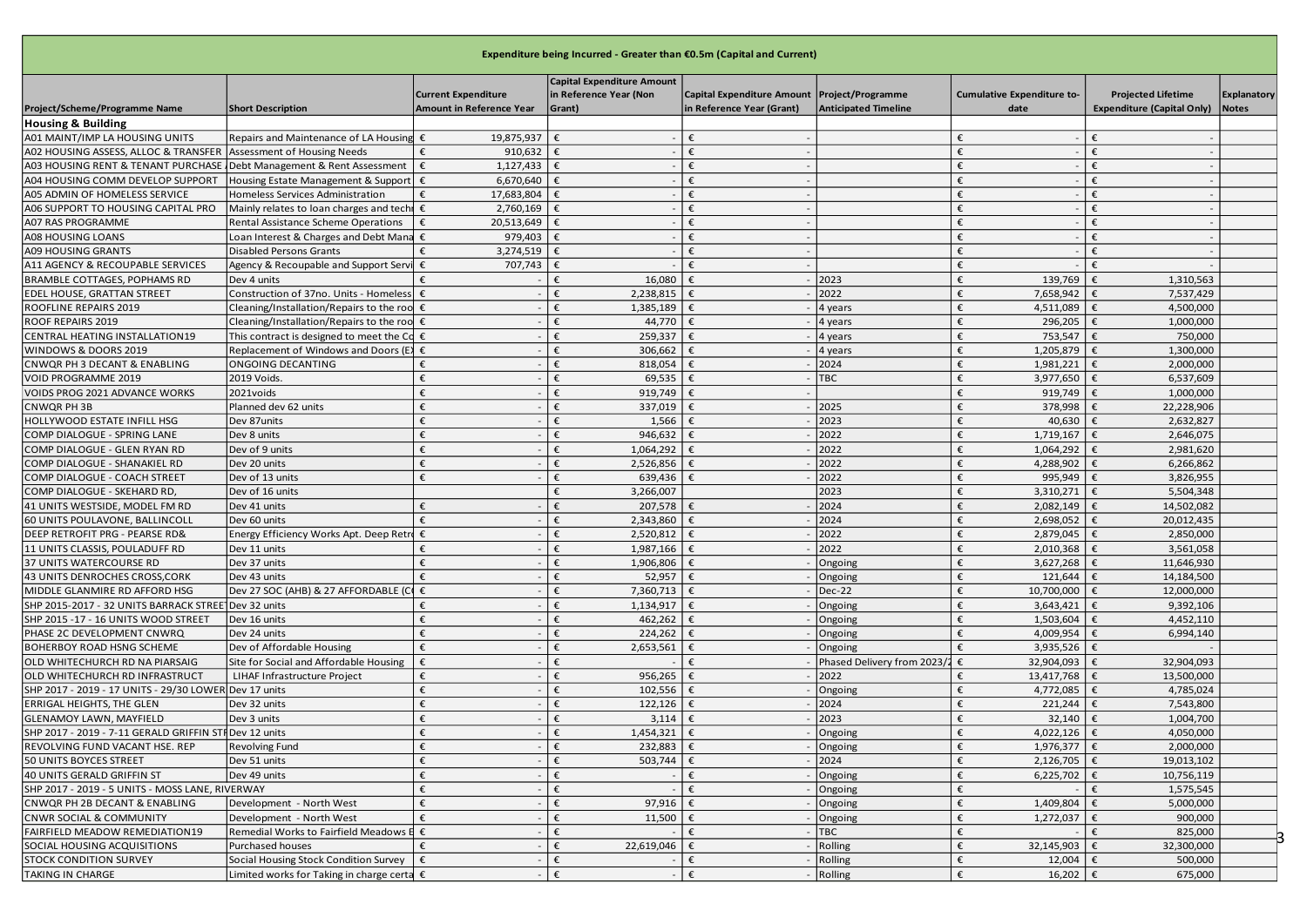|                                                                           |                                              |                           | Expenditure being Incurred - Greater than €0.5m (Capital and Current) |   |                      |                      |                                      |  |
|---------------------------------------------------------------------------|----------------------------------------------|---------------------------|-----------------------------------------------------------------------|---|----------------------|----------------------|--------------------------------------|--|
| CALF                                                                      | Capital Acquisitions Leasing Facility        | €                         | 12,283,639 €                                                          |   | Rolling              | 49,071,134 €<br>€    |                                      |  |
| CAS                                                                       | Capital Assistance Scheme                    | €                         | 8,092,507<br>$\epsilon$                                               | € | Rolling              | 10,150,921<br>€      | €                                    |  |
| 25 UNITS SUNVIEW DOUGLAS                                                  | Dev 25 units                                 | €                         | €<br>2,736,021                                                        |   | Oct-22               | €<br>2,736,021       | 8,379,588                            |  |
| 54 UNITS FORMER BOLAND MILLS                                              | Dev 54 units                                 | €                         | 3,704,521                                                             |   | Aug-23               | €<br>3,704,521       | 17,896,697<br>$\epsilon$             |  |
| 42 UNITS ARDROSTIG BISHOPSTOWN                                            | Dev 42 units                                 |                           | 2,069,791                                                             |   | Oct-23               | 2,069,791            | 10,656,224                           |  |
| 22 UNITS ARDROSTIG AFFORD HSG                                             | Dev 22 units                                 |                           | 3,058,189                                                             |   | Oct-23               | 3,058,189<br>€       | 1,049,089                            |  |
| LOAN SCHEME-TRAVELLERS-CARAVAN                                            |                                              |                           | 281,880                                                               |   | Ongoing              | 281,880<br>€         | 1,000,000                            |  |
| ELTON WOOD & HERBERT LAWN                                                 | Turnkey Acquisition                          | 169                       |                                                                       |   | 2021-2022            | 1,396,168<br>€       | 2,716,140                            |  |
| 43 UNITS BALLINGLANNA GLANMIRE                                            | Part V Turnkey Acquisition                   | 2,307,587<br>€            |                                                                       |   | 2021-2023            | 6,661,938<br>€       | 7,740,000                            |  |
| CNWQR PH 4A                                                               | Regen                                        | €                         | 229,083<br>€                                                          | € | 2025                 | 229,083<br>€         | 13,599,538<br>€                      |  |
| 2 UNITS FOYLE AVE-INFILL                                                  |                                              | €                         | 24,275<br>€                                                           |   | 2022                 | 24,275               | 1,055,601                            |  |
| MADONNA HSE PH 2 BALLINCOLLIG                                             | Dev 6 units                                  | €                         | 15,884<br>€                                                           |   | 2021-2023            | 15,884               | 1,527,092                            |  |
|                                                                           |                                              |                           |                                                                       |   |                      |                      |                                      |  |
| <b>Road Transportation &amp; Safety</b>                                   |                                              |                           |                                                                       | € |                      |                      |                                      |  |
| B01 NP ROAD - MAINTENANCE & IMPROVE Maintenance & Improvement of Nation € |                                              | 629,929                   | $\epsilon$                                                            |   |                      | €                    | €                                    |  |
| B03 REGIONAL ROAD - MAIN&IMPROVE                                          | Maintenance & Improvement of Region €        | 2,561,232                 |                                                                       | € |                      |                      |                                      |  |
| B04 LOCAL ROAD - MAIN&IMPROVE                                             | Maintenance & Improvement of Local R         | 20,760,027<br>€<br>€      | €                                                                     | € |                      | €<br>€               | $\epsilon$                           |  |
| <b>B05 PUBLIC LIGHTING</b>                                                | <b>Public Lighting Operations</b>            | 5,771,566                 |                                                                       | € |                      | €                    | €<br>€                               |  |
| <b>B06 TRAFFIC MANAGEMENT IMPROVE</b>                                     | <b>Traffic Management and Maintenance</b>    | €<br>6,305,261            | €<br>€                                                                | € |                      | €                    |                                      |  |
| <b>B08 ROAD SAFETY PROMO/EDUCATION</b>                                    | School Wardens & Support Costs               | 968,011                   |                                                                       |   |                      |                      | €                                    |  |
| <b>B09 CAR PARKING</b>                                                    | Maintenance and Management of Car P €        | 5,292,018                 |                                                                       | £ |                      | €                    |                                      |  |
| <b>B10 SUPPORT TO ROADS CAPITAL PROG</b>                                  | Administration of Roads Capital Progran      | 2,546,584<br>€            |                                                                       |   |                      | €                    | €                                    |  |
| REBURBISHMENT OF CAR PARKS                                                | Refurb carparks                              |                           |                                                                       |   | Over 2 years         |                      | 1,700,000                            |  |
| PEDESTRIAN SAFETY IMPROVEMENTS                                            |                                              |                           | 94,864                                                                |   | <b>Dec-23</b>        | 94,864               | 500,000                              |  |
| <b>AUTOMATIC BOLLARDS</b>                                                 | estrict pedestrian streets                   | €                         | 346,271                                                               |   | 2023                 | 346,271              | 2,065,000                            |  |
| MONAHAN ROAD EXTENSION                                                    | Monahan road                                 | €                         | 307,909<br>€                                                          |   | Jun-23               | 307,909              | 4,400,000<br>€                       |  |
| SOUTH DOUGLAS ROAD                                                        |                                              |                           | 72,773<br>€                                                           |   | Q3 2022              | 72,773               | 1,050,000                            |  |
| HARLEY STREET BRIDGE                                                      |                                              |                           | 2,040,621<br>€                                                        | € | 2023                 | €<br>2,040,621       | 3,664,000<br>€<br>4,500,000          |  |
| MCCURTAIN STREET PTI                                                      |                                              |                           | €                                                                     |   | Jun-23<br>2023       |                      |                                      |  |
| DOCKLANDS to CITY CENTRE                                                  |                                              |                           | 57,505<br>€                                                           |   |                      | 57,505               | 6,250,000                            |  |
| <b>SKEHARD RD PHASE 3</b>                                                 |                                              |                           | 2,335,629<br>€                                                        |   | 2023                 | 2,335,629<br>821,307 | 2,015,000<br>€                       |  |
| GLANMIRE ROADS IMPRVMT SCHEME                                             |                                              |                           | 821,307                                                               |   | 2021-2023            | 231,813              | 12,750,000                           |  |
| <b>B&amp;C PUBLIC REALM-INFRASTRUCTURE</b>                                |                                              |                           | 231,813<br>€                                                          |   | Q1 2024              |                      | 13,843,000                           |  |
| CURRAHEEN-CARRIGROHANE PED/CYC<br>DONNYBROOK HILL PEDESTRIAN SCH          |                                              |                           | 1,036,149<br>42,485<br>€                                              |   | 2021-2023<br>Q4 2023 | 1,036,149<br>42,485  | 600,000<br>500,000                   |  |
|                                                                           |                                              |                           | £                                                                     |   |                      |                      | €                                    |  |
| CURRAGH ROAD UPGRADE SCHEME<br><b>AIRPORT ROAD</b>                        |                                              |                           | 106,276<br>1,175,554<br>€                                             |   | 2021-2023<br>Q3 2022 | 106,276<br>1,175,554 | 1,300,000<br>2,120,000<br>$\epsilon$ |  |
| LEHENAGHMORE ROAD IMPROVEMENTS                                            |                                              |                           | €<br>184,204                                                          |   | Q4 2022              | 184,204              | 1,980,000                            |  |
| REPAIR 4 BRIDGES-BANNOW, GRANGE                                           | <b>Repairs and Maintenance</b>               |                           | €<br>609,534                                                          |   | 2021-2023            | 609,534              | 652,100                              |  |
| L2998 DUNKETTLE RD STH (P9B)                                              |                                              |                           | €<br>54,717                                                           |   | 2021-2023            | 54,717               | 800,000                              |  |
| MARINA PROMENADE PED/CYCLE                                                |                                              |                           | €<br>29,028                                                           |   | 2021-2023            | 29,028               | 600,000                              |  |
|                                                                           | Lighting columns                             |                           |                                                                       |   |                      |                      |                                      |  |
|                                                                           |                                              |                           |                                                                       |   |                      |                      |                                      |  |
| <b>Water Services</b>                                                     |                                              |                           |                                                                       |   |                      |                      |                                      |  |
| <b>C01 WATER SUPPLY</b>                                                   | Water plants & networks and support $cd \in$ | $6,302,966$ €             |                                                                       | € |                      | €                    | €                                    |  |
| <b>CO2 WASTE WATER TREATMENT</b>                                          | Waste water treatment costs                  | 3,170,064 $\epsilon$<br>€ |                                                                       |   |                      |                      |                                      |  |
| CO8 LA WATER & SANITARY SERVICES                                          | LA water treatment costs                     | 583,402<br>€              | I€                                                                    | € |                      | €                    | €                                    |  |
|                                                                           |                                              |                           |                                                                       |   |                      |                      |                                      |  |
| <b>Development Management</b>                                             |                                              |                           |                                                                       |   |                      |                      |                                      |  |
| <b>D01 FORWARD PLANNING</b>                                               | <b>Statutory Plans and Policy costs</b>      | €<br>$1,886,917$ €        |                                                                       | € |                      | €                    | €                                    |  |
| D02 DEVELOPMENT MANAGEMENT                                                | Planning control costs                       | €<br>3,014,831            | €                                                                     | € |                      | €                    | €                                    |  |
| <b>D03 ENFORCEMENT</b>                                                    | Planning Enforcement expenditire             | €<br>1,474,257            | ∣€                                                                    | € |                      | €                    | €                                    |  |
| D05 TOURISM DEVELOPMENT&PROMOTIO Tourism Promotion costs                  |                                              | 1,642,838<br>€            | €                                                                     | € |                      |                      | €                                    |  |
| DO6 COMMUNITY&ENTERPRISE FUNCTION General community & enterprise expens € |                                              | 4,018,143                 | €                                                                     | € |                      | €                    | €                                    |  |
| <b>D08 BUILDING CONTROL</b>                                               |                                              | 538,204 €<br>€            |                                                                       | € |                      | €                    | €                                    |  |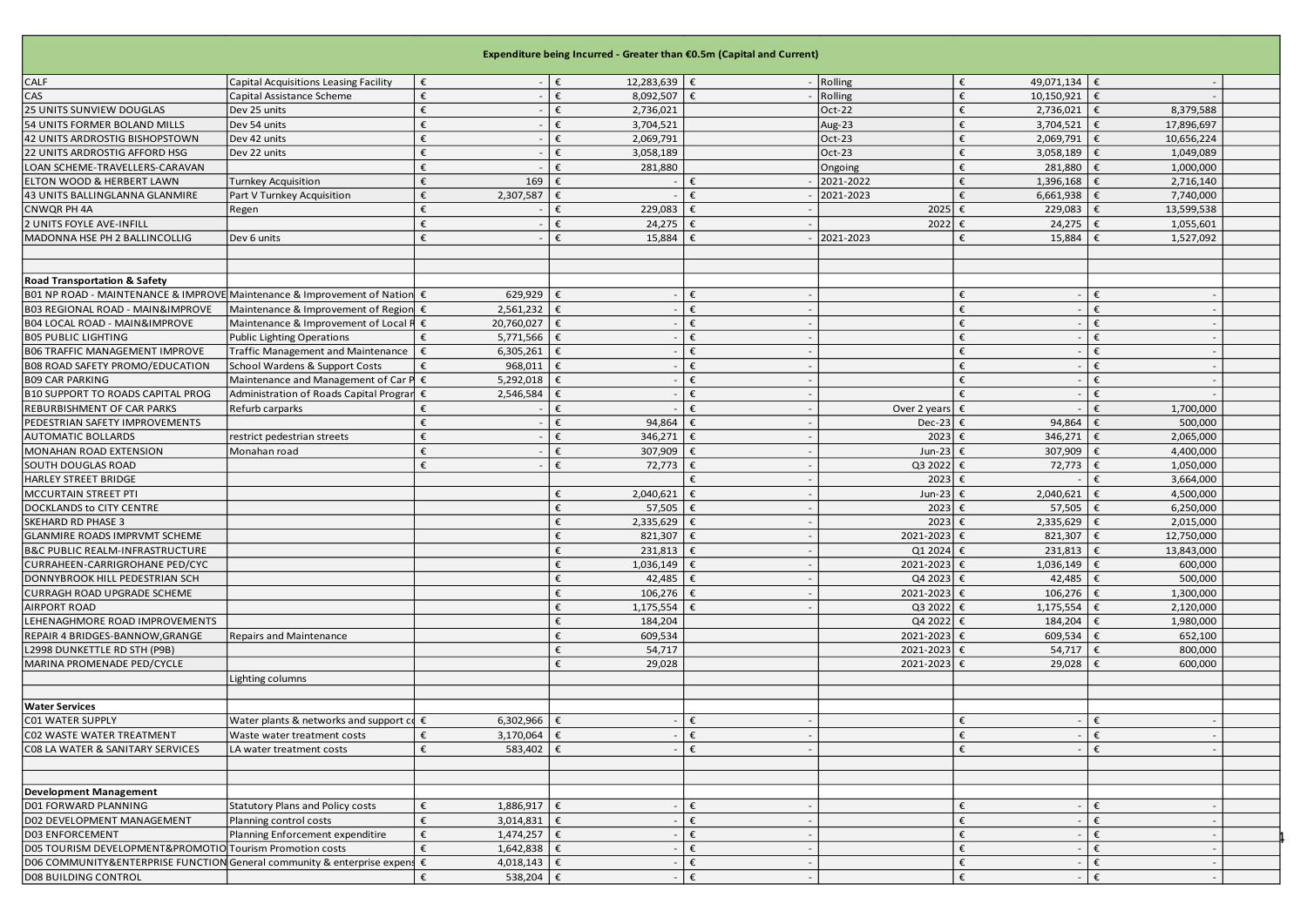|                                                                                           |                                             |                      |                        | Expenditure being Incurred - Greater than €0.5m (Capital and Current) |                  |                             |                    |                          |  |
|-------------------------------------------------------------------------------------------|---------------------------------------------|----------------------|------------------------|-----------------------------------------------------------------------|------------------|-----------------------------|--------------------|--------------------------|--|
| D09 ECONOMIC DEVELOPMENT&PROMOT Economic development and Enterprise,                      |                                             | €                    | 6,099,548              | €                                                                     | €                |                             |                    | €                        |  |
| D11 HERITAGE&CONSERVATION SERVICES Heritage & conservation costs                          |                                             | €                    | 630,650                | $\epsilon$                                                            | €                |                             | €                  | €                        |  |
| PURCHASE OF PROPERTY @ KIFTS LANE                                                         | Purchase of property                        | f                    |                        | €                                                                     | €                | Until development commend   | 2,752,393<br>€     | 2,752,393                |  |
| SITE @ KINSALE RD/M BARRY ROAD                                                            | Purchase of site                            |                      |                        |                                                                       |                  | Until development commend € | 1,014,749          | 1,014,749                |  |
| <b>KYRLS QUAY/CORNMARKET ST</b>                                                           | Brownfield site                             |                      |                        |                                                                       |                  | Until development commen    | 2,750,373          | 2,750,000                |  |
| INCHIGAGGIN HOUSE AND LANDS                                                               | Purchase of property                        |                      |                        | £                                                                     | €                |                             | 2,801,431          | 2,300,000                |  |
| 8&9 PARNELL PLACE                                                                         | Purchase of property                        | €                    |                        | €                                                                     |                  |                             |                    | 1,250,000                |  |
| <b>SCIENCE PARK</b>                                                                       | Development of science park                 | £                    |                        | 29,932                                                                |                  | 2021-2024                   | 2,317,580<br>€     | 5,250,000                |  |
|                                                                                           |                                             |                      |                        |                                                                       |                  |                             |                    |                          |  |
| <b>Environmental Services</b>                                                             |                                             |                      |                        |                                                                       |                  |                             |                    |                          |  |
|                                                                                           |                                             | £                    |                        |                                                                       | $\epsilon$       |                             | £                  | £                        |  |
| E01 LANDFILL OPERATION & AFTERCARE<br>E02 RECOVERY&RECYC FACILITIES OPS                   | Landfill Tramore Valley Park                | €                    | 1,985,275<br>1,603,892 |                                                                       | €                |                             | £                  | £                        |  |
|                                                                                           | Recycling expenditure                       | €                    |                        |                                                                       | €                |                             | €                  | €                        |  |
| <b>E06 STREET CLEANING</b><br>E07 WASTE REGULATION, MONITORING & Waste Enforement/ Litter | <b>Street Cleaning</b>                      | €                    | 8,237,814<br>637,774   | $\epsilon$                                                            | $\pmb{\epsilon}$ |                             | £                  | £                        |  |
|                                                                                           |                                             | f                    |                        |                                                                       | €                |                             | €                  | $\epsilon$               |  |
| E08 WASTE MANAGEMENT PLANNING                                                             | Waste Management Planning                   | $\epsilon$           | 654,092                |                                                                       | $\pmb{\epsilon}$ |                             | £                  | $\epsilon$               |  |
| E09 MAINTENANCE OF BURIAL GROUNDS                                                         | <b>Burial Grounds</b>                       | €                    | 2,067,810              |                                                                       | €                |                             | €                  | £                        |  |
| E10 SAFETY OF STRUCTURES & PLACES                                                         | Safe Structures Exp.                        |                      | 2,893,351              |                                                                       |                  |                             | £                  |                          |  |
| <b>E11 OPERATION OF FIRE SERVICE</b>                                                      | <b>Operation of Fire Services</b>           | €                    | 18,165,694             |                                                                       | €                |                             |                    | €                        |  |
| <b>E12 FIRE PREVENTION</b>                                                                | Fire Prevention                             | €                    | 1,967,143              | €                                                                     | €                |                             | €<br>£             | €<br>£                   |  |
| E13 WATER QUALITY, AIR & NOISE POLLUTI Water quality, Air & Noise Pollution               |                                             | €                    | 728,212                | €                                                                     | €                |                             |                    |                          |  |
| ELECTRICITY GEN. AT KINSALE RD                                                            | Generation of electricity at Kinsale Road € |                      |                        | 101,855<br>€                                                          |                  | Ongoing, until gas runs out | 1,222,212<br>€     | 1,250,000<br>€           |  |
| Half Moon Lane/ South douglas road                                                        | Pedestrian Access to Tramore park           | €                    |                        | 877,750<br>€                                                          | €                | Feb-22                      | 877,750<br>€       | 880,000<br>$\epsilon$    |  |
| DOUGLAS FLOOD RELIEF                                                                      |                                             | f                    |                        | 4.256.896<br>€                                                        |                  | Q4 2022                     | 4,256,896<br>€     | 15,278,363<br>$\epsilon$ |  |
| <b>GLASHABOY FLOOD RELIEF SCHEME</b>                                                      |                                             | €                    |                        | 577,818<br>f                                                          |                  | 2025                        | 577,818<br>€       | 10,000,000<br>€          |  |
| MORRISONS ISL PUB RE&FLOOD DEF                                                            |                                             | £                    |                        | 125,269<br>€                                                          |                  | 2024                        | 125,269<br>£       | 7,500,000                |  |
|                                                                                           |                                             |                      |                        |                                                                       |                  |                             |                    |                          |  |
| <b>Recreation and Amenity</b>                                                             |                                             |                      |                        |                                                                       |                  |                             |                    |                          |  |
| F01 LEISURE FACILITIES OPERATIONS                                                         | Leisure Pool facilities                     | €                    | 1,061,131              |                                                                       | £                |                             |                    |                          |  |
| F02 OP OF LIBRARY&ARCHIVE SERVICE                                                         | Library & Archive                           | €                    | 9,834,329              |                                                                       |                  |                             |                    |                          |  |
| F03 OUTDOOR LEISURE AREA OPERATION                                                        | Outdoor Leisure e.g. Golf Course            | €<br>12,194,021      |                        |                                                                       | €                |                             | €                  |                          |  |
| F04 COMM, SPORT&REC DEVELOPMENT                                                           | Community & Sports                          | €                    | 1,542,827              |                                                                       |                  |                             |                    |                          |  |
| F05 OPERATION OF ARTS PROGRAMME                                                           | Arts Programme                              | €                    | 3,491,174              |                                                                       |                  |                             | €                  |                          |  |
| DEVELOPMENT OF MARINA PARK                                                                | Development of Major City Park in the S     | $\epsilon$           |                        | 2,672,747                                                             |                  |                             | €                  | 7,000,000                |  |
| NTA CYCLE DETECTOR/COUNTING                                                               | Installation of cycle detection             | €                    |                        | 282,597                                                               |                  |                             | £                  | 850,000                  |  |
| <b>BISHOP LUCEY PARK</b>                                                                  |                                             |                      |                        | 270,183                                                               |                  | $Dec-23$                    |                    | 1,500,000                |  |
| PASSAGE GWAY P1 MARINA PARK                                                               |                                             |                      |                        | €<br>2,546,305                                                        |                  | Q4 2023                     |                    | €<br>2,300,000           |  |
|                                                                                           |                                             |                      |                        |                                                                       |                  |                             |                    |                          |  |
|                                                                                           |                                             |                      |                        |                                                                       |                  |                             |                    |                          |  |
| <b>Miscellaneous Services</b>                                                             |                                             |                      |                        |                                                                       |                  |                             |                    |                          |  |
| H05 OP OF MORGUE&CORONER EXP                                                              | Coroner expenditure                         | €                    | 1,306,241              | €                                                                     | $\pmb{\epsilon}$ |                             | £                  | £                        |  |
| H09 LOCAL REPRES/CIVIC LEADERSHIP                                                         | Local Rep. Expenditure                      | £                    | 1,563,739              |                                                                       | $\epsilon$       |                             | €                  | €                        |  |
| H11 AGENCY & RECOUPABLE SERVICES                                                          | Annual Contribution Cork County Counc       | €<br>14,766,394      |                        |                                                                       | €                |                             | £                  | £                        |  |
| <b>EVENTS CENTRE</b>                                                                      | Development of event Centre                 | €                    |                        | €                                                                     | $\epsilon$       |                             | €                  | 57,000,000<br>€          |  |
|                                                                                           |                                             |                      |                        |                                                                       |                  |                             |                    |                          |  |
|                                                                                           |                                             |                      |                        |                                                                       |                  |                             |                    |                          |  |
| <b>Totals</b>                                                                             |                                             | 235.709.046   €<br>€ |                        | 115.582.145 $\epsilon$                                                |                  |                             | 278.650.396 €<br>€ | 554.735.511              |  |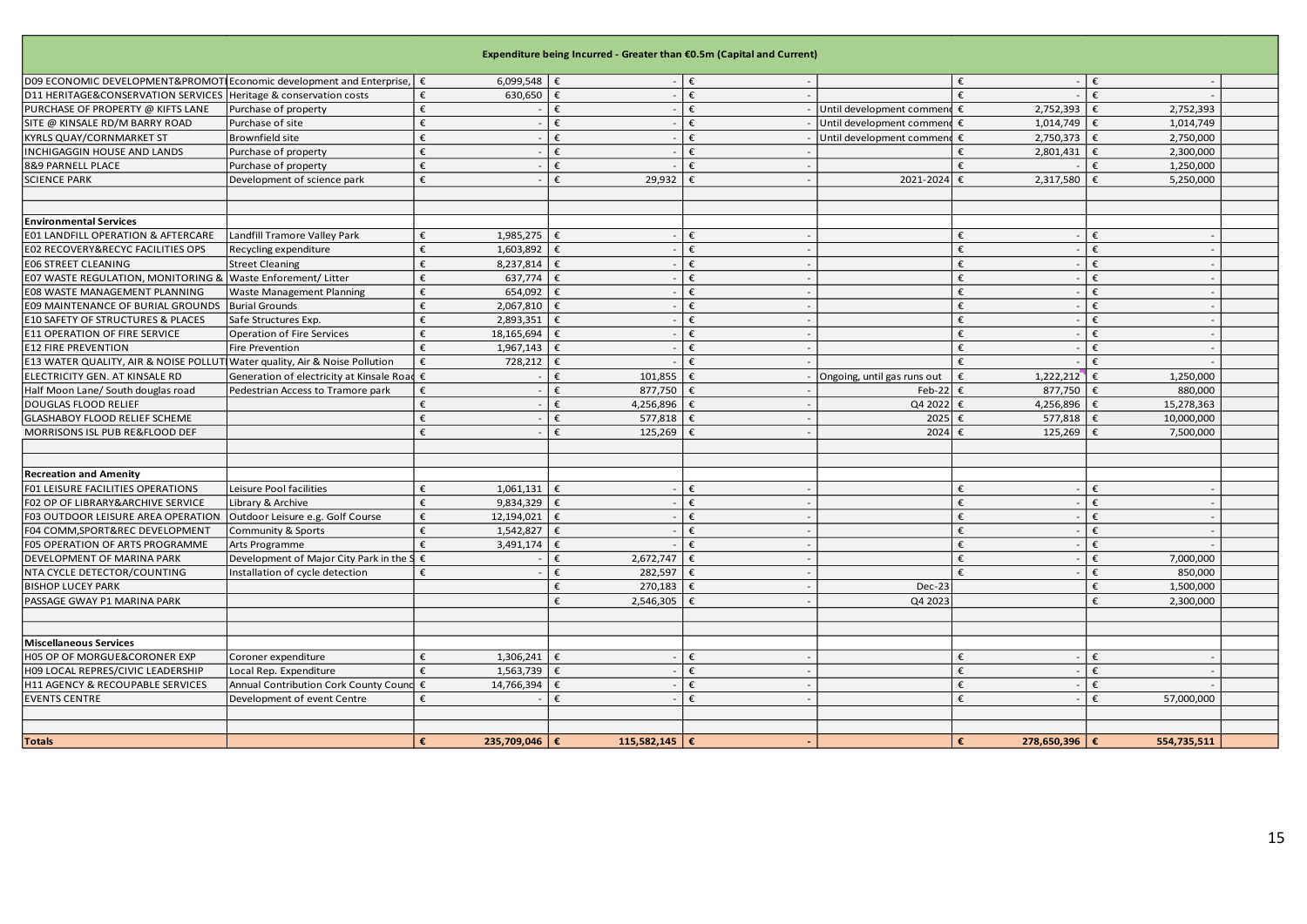| Projects/Programmes Completed or discontinued in the reference year - Greater than €0.5m (Capital and Current)              |                                   |                       |                                   |                               |                        |                                  |                                  |  |  |  |  |
|-----------------------------------------------------------------------------------------------------------------------------|-----------------------------------|-----------------------|-----------------------------------|-------------------------------|------------------------|----------------------------------|----------------------------------|--|--|--|--|
| <b>Current Expenditure Amount in</b><br>Capital Expenditure Amount in<br>Project/Programme<br>Capital Expenditure Amount in |                                   |                       |                                   |                               |                        |                                  |                                  |  |  |  |  |
| Project/Scheme/Programme Name                                                                                               | <b>Short Description</b>          | <b>Reference Year</b> | <b>Reference Year (Non Grant)</b> | <b>Reference Year (Grant)</b> | <b>Completion Date</b> | <b>Final Outturn Expenditure</b> | <b>Explanatory Notes</b>         |  |  |  |  |
| <b>Housing &amp; Building</b>                                                                                               |                                   |                       |                                   |                               |                        |                                  |                                  |  |  |  |  |
| ARD NA RI BANDUFF 20 UNITS                                                                                                  | 20 units Banduff                  |                       |                                   |                               | Mar-21                 | 6,079,850                        |                                  |  |  |  |  |
| HSE PUR-4 UNITS, THE FERNS, CLAS                                                                                            | Part V Turnkey Acquisition        |                       |                                   | ŧ                             | 2021                   | 950,948                          |                                  |  |  |  |  |
| TURNKEY - 29 UNITS ASPEN DRIVE                                                                                              | Turnkey acquiisition              |                       | €                                 | ŧ                             | 2021                   | 9,642,500                        |                                  |  |  |  |  |
| SHP 2017 - 2019 - 5 UNITS - BALLINURE RD                                                                                    | Dev 5 units                       |                       | 279,016                           |                               | Complete 2021          | 1,640,187                        |                                  |  |  |  |  |
| TURNKEY - 50 UNITS LENAGHMORE                                                                                               | Dev 50 units                      |                       | €                                 |                               | Complete 2021          | 12,627,007                       |                                  |  |  |  |  |
| HSE PUR-7 UNITS CLUAIN ARD, COU                                                                                             | Dev 7 units                       |                       | 1,751,765<br>€                    | €                             | Complete 2021          | 1,751,765                        |                                  |  |  |  |  |
| 5/6 SHANDON STREET                                                                                                          | Dev 9 units                       |                       | 1,403,042                         |                               | Complete 2021          | 3,939,984                        |                                  |  |  |  |  |
| <b>REFURB DEANROCK-TOGHER</b>                                                                                               | 65 units & comm centre            |                       | 1,077,402                         |                               | Complete 2021          | 19,088,867                       |                                  |  |  |  |  |
|                                                                                                                             |                                   |                       |                                   |                               |                        |                                  |                                  |  |  |  |  |
| <b>Road Transportation &amp; Safety</b>                                                                                     |                                   |                       |                                   |                               |                        |                                  |                                  |  |  |  |  |
| SILVERSPRINGS-CITY TRANS CORRIDOR                                                                                           |                                   |                       |                                   |                               | Discontinued           |                                  | Project not taken forward by CCC |  |  |  |  |
| MAHON - CITY TRANS CORRIDOR                                                                                                 |                                   |                       | €                                 |                               | Discontinued           |                                  | Project not taken forward by CCC |  |  |  |  |
| <b>WESTERN RD REHAB PROJECT</b>                                                                                             |                                   |                       | 305,187                           |                               | Complete 2021          | 1,598,102                        |                                  |  |  |  |  |
| HARBOUR VIEW ROAD JUNCTION                                                                                                  |                                   |                       | 796,791<br>€                      |                               | Complete 2021          | 1,414,865                        |                                  |  |  |  |  |
| DALY'S BRIDGE REHAB PROJECT                                                                                                 |                                   |                       | 251,802                           |                               | Complete 2021          | 2,557,377                        |                                  |  |  |  |  |
| N40 Supplementary Works (Sars)                                                                                              |                                   |                       | 4,598                             |                               | Complete 2021          | 2,403,690                        |                                  |  |  |  |  |
|                                                                                                                             |                                   |                       | €                                 |                               |                        |                                  |                                  |  |  |  |  |
|                                                                                                                             |                                   |                       | €                                 | €                             |                        |                                  |                                  |  |  |  |  |
|                                                                                                                             |                                   |                       | €                                 |                               |                        |                                  |                                  |  |  |  |  |
|                                                                                                                             |                                   |                       | €                                 |                               |                        |                                  |                                  |  |  |  |  |
|                                                                                                                             |                                   |                       | €                                 | €                             |                        |                                  |                                  |  |  |  |  |
|                                                                                                                             |                                   |                       | €                                 | ŧ                             |                        |                                  |                                  |  |  |  |  |
| <b>Recreation and Amenity</b>                                                                                               |                                   |                       |                                   |                               |                        |                                  |                                  |  |  |  |  |
| DOUGLAS LIBRARY RESTOCK&FIT-OU                                                                                              | Refit of Douglas Library after fi |                       | 509,042<br>€                      | €                             | Complete               | 782,647                          |                                  |  |  |  |  |
|                                                                                                                             |                                   |                       |                                   |                               |                        |                                  |                                  |  |  |  |  |
|                                                                                                                             |                                   |                       | €                                 |                               |                        |                                  |                                  |  |  |  |  |
| <b>Totals</b>                                                                                                               |                                   |                       | 6,378,645<br>€                    | €                             |                        | 64.477.789                       |                                  |  |  |  |  |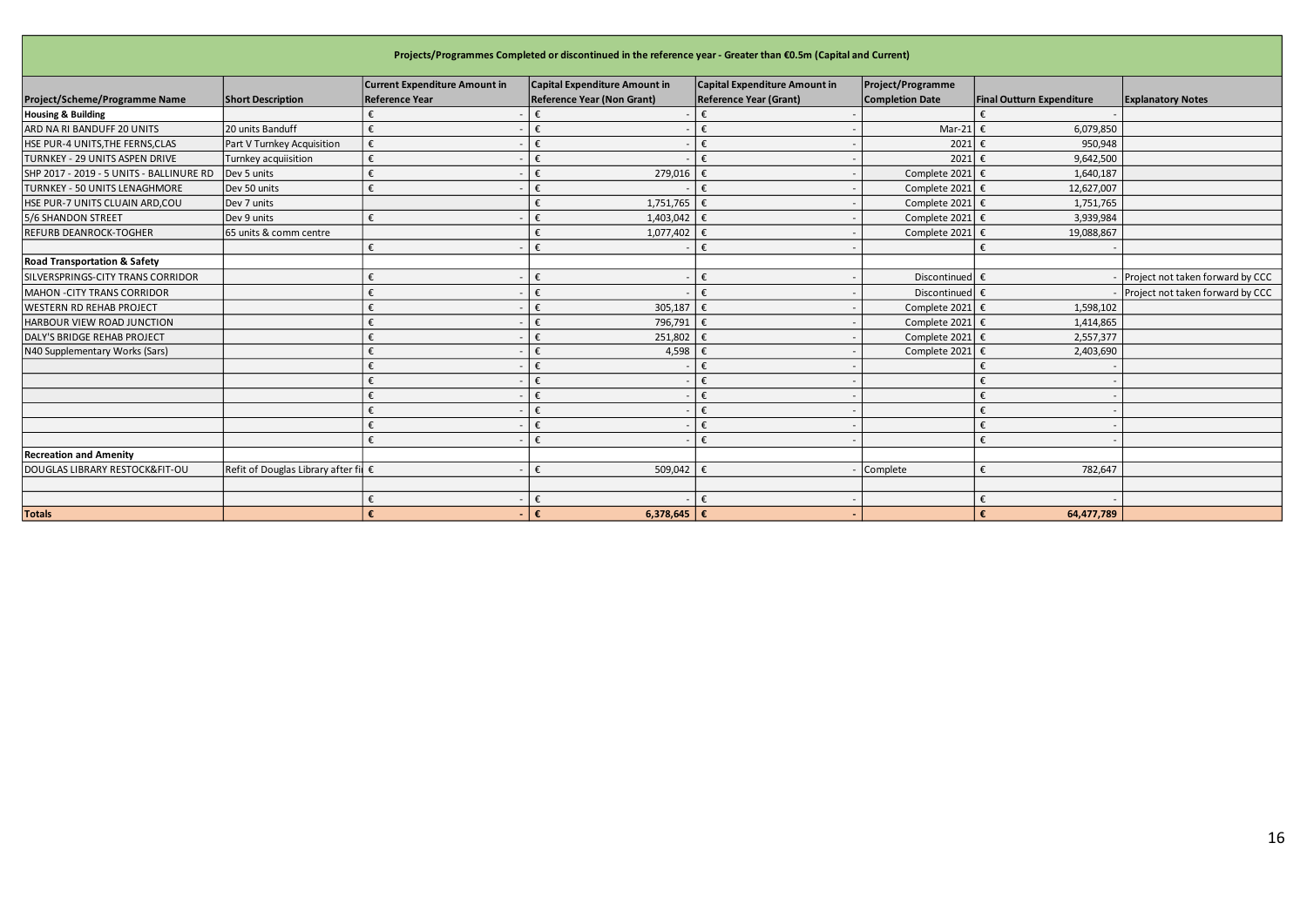**Appendix 2**

**Checklists – Assessment of Compliance**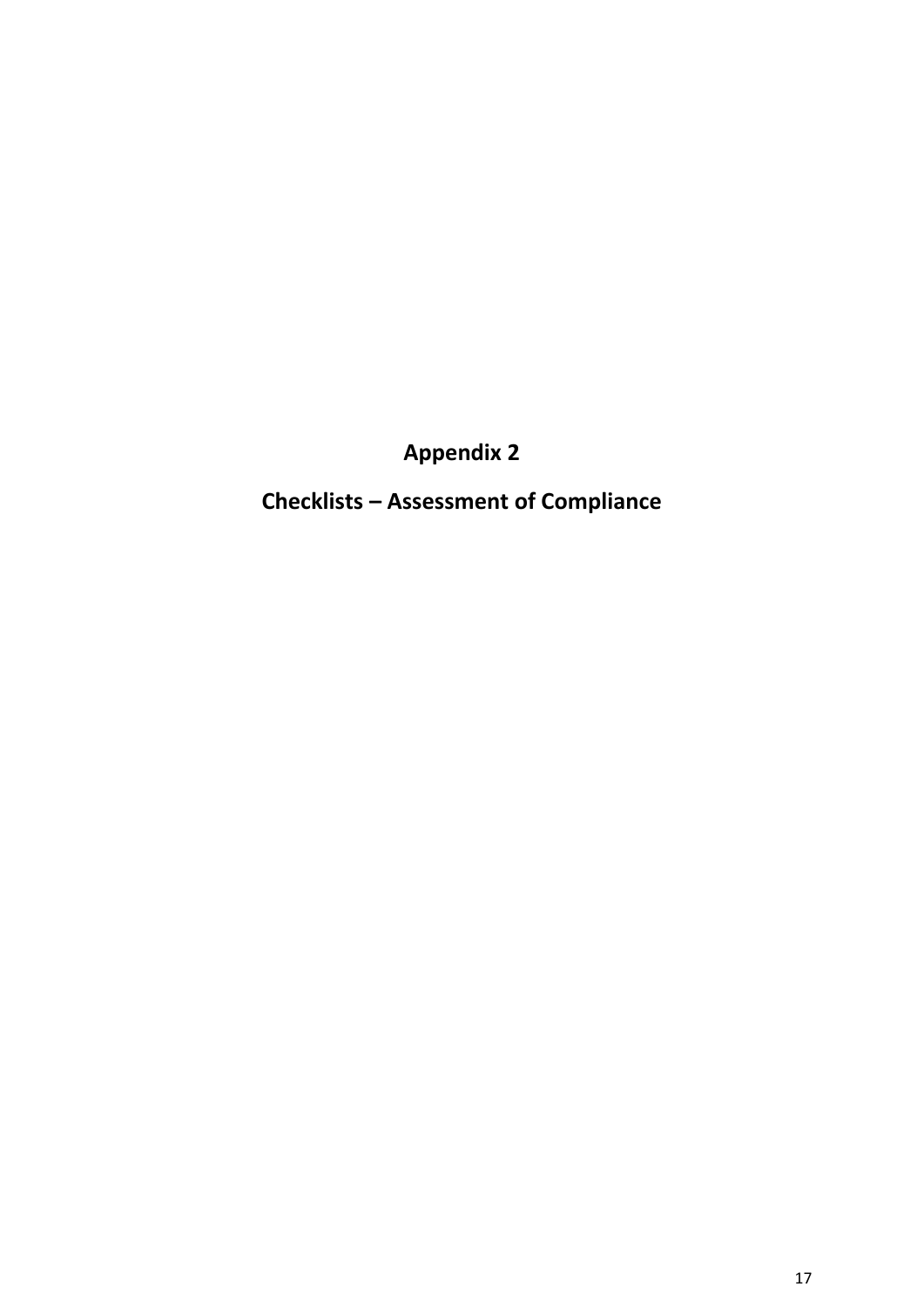## **Checklist 1 – To be completed in respect of general obligations not specific to individual projects/programmes.**

|                  | General Obligations not specific to individual projects/programmes.                                                                                    | Self-Assessed<br>m<br>Compliance<br>$\blacktriangleright$<br>Rating: | <b>Comment/Action Required</b>                                                                                                                                                                               |
|------------------|--------------------------------------------------------------------------------------------------------------------------------------------------------|----------------------------------------------------------------------|--------------------------------------------------------------------------------------------------------------------------------------------------------------------------------------------------------------|
| Q <sub>1.1</sub> | Does the organisation ensure, on an ongoing basis, that appropriate people                                                                             |                                                                      | Cork City Council have                                                                                                                                                                                       |
|                  | within the organisation and its agencies are aware of their requirements<br>under the Public Spending Code (incl. through training)?                   | 3                                                                    | procedures in place which<br>are in line with the PSC.                                                                                                                                                       |
| Q <sub>1.2</sub> | Has internal training on the Public Spending Code been provided to relevant<br>staff?                                                                  | 2                                                                    | All key employees identified<br>and made aware of their<br>responsibilities regarding<br>PSC. Internal Training<br>ongoing                                                                                   |
| Q <sub>1.3</sub> | Has the Public Spending Code been adapted for the type of                                                                                              |                                                                      |                                                                                                                                                                                                              |
|                  | project/programme that your organisation is responsible for, i.e., have<br>adapted sectoral guidelines been developed?                                 | 3                                                                    | Yes                                                                                                                                                                                                          |
| Q <sub>1.4</sub> | Has the organisation in its role as Approving Authority satisfied itself that                                                                          |                                                                      |                                                                                                                                                                                                              |
|                  | agencies that it funds comply with the Public Spending Code?                                                                                           | N/A                                                                  |                                                                                                                                                                                                              |
| Q 1.5            | Have recommendations from previous QA reports (incl. spot checks) been<br>disseminated, where appropriate, within the organisation and to<br>agencies? | 3                                                                    | Yes, all in-depth check<br>recommendations as they<br>arise are disseminated to<br>the relevant Department<br>and Project Manager.<br>Finance are responsible for<br>following up on previous<br>QA reports. |
| Q 1.6            | Have recommendations from previous QA reports been acted upon?                                                                                         | 2                                                                    | Recommendations applied<br>to new projects but not<br>retrospectively.                                                                                                                                       |
| Q 1.7            | Has an annual Public Spending Code QA report been submitted to and                                                                                     |                                                                      |                                                                                                                                                                                                              |
|                  | certified by the Chief Executive Officer, submitted to NOAC and published<br>on the Local Authority's website?                                         | 3                                                                    | Yes                                                                                                                                                                                                          |
| Q <sub>1.8</sub> | Was the required sample of projects/programmes subjected to in-depth                                                                                   |                                                                      | Yes, there was 1 project                                                                                                                                                                                     |
|                  | checking as per step 4 of the QAP?                                                                                                                     | 3                                                                    | and 1 programme subject<br>to in-depth checking                                                                                                                                                              |
| Q 1.9            | Is there a process in place to plan for ex post evaluations?                                                                                           |                                                                      | Where post project reviews                                                                                                                                                                                   |
|                  | Ex-post evaluation is conducted after a certain period has passed since the                                                                            |                                                                      | are a requirement of the<br>sanctioning authority                                                                                                                                                            |
|                  | completion of a target project with emphasis on the effectiveness and                                                                                  | $\overline{2}$                                                       |                                                                                                                                                                                                              |
|                  | sustainability of the project.                                                                                                                         |                                                                      |                                                                                                                                                                                                              |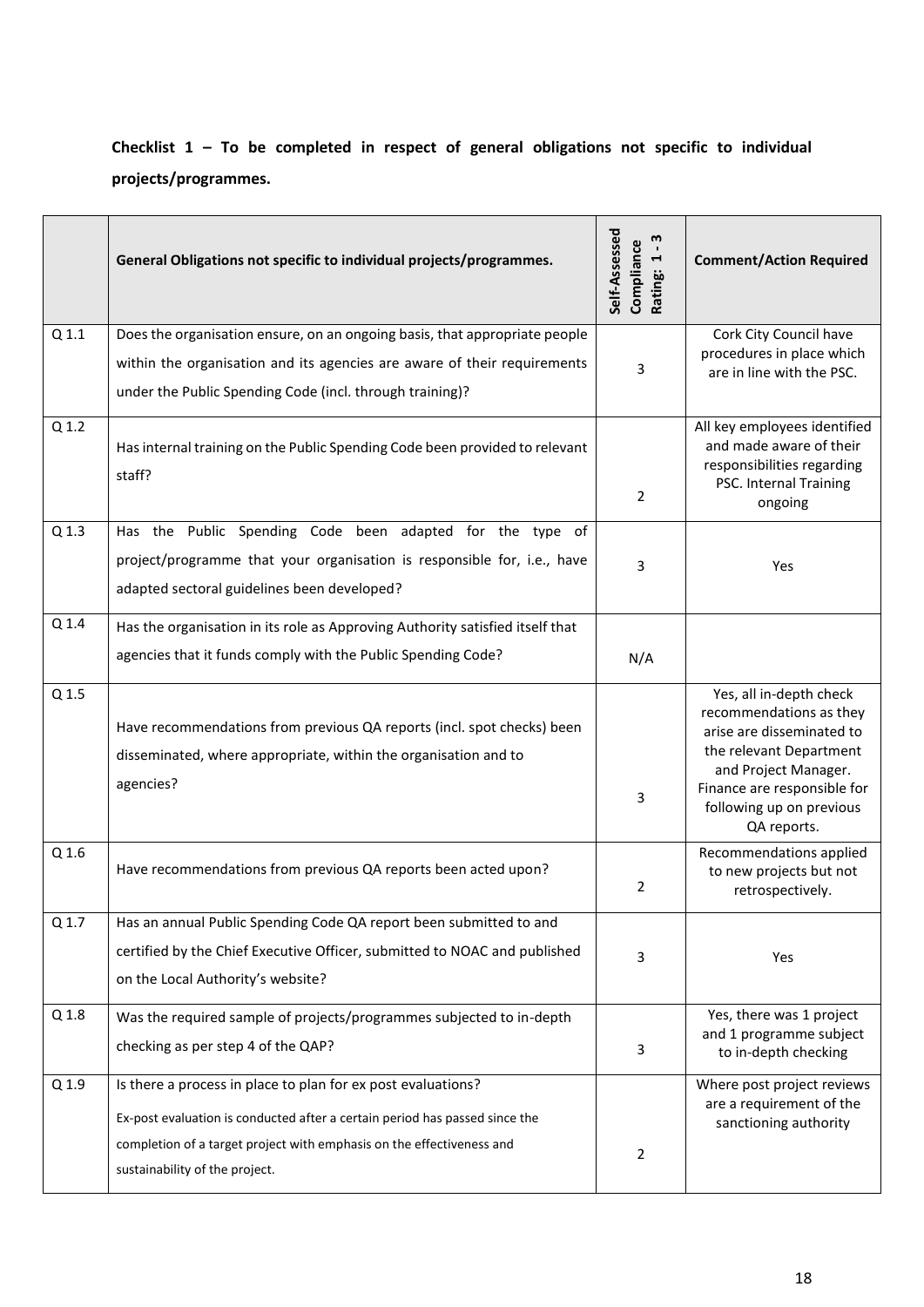| Q 1.10 | How many formal evaluations were completed in the year under review?<br>Have they been published in a timely manner? | n/a |                                                                                                   |
|--------|----------------------------------------------------------------------------------------------------------------------|-----|---------------------------------------------------------------------------------------------------|
|        |                                                                                                                      |     |                                                                                                   |
| Q 1.11 | Is there a process in place to follow up on the recommendations of<br>previous evaluations?                          | 3   | Recommendations from<br>previous in-depth checks<br>are recorded and tracked<br>by Internal Audit |
| Q 1.12 | How have the recommendations of reviews and ex post evaluations<br>informed resource allocation decisions?           |     | Resource allocation<br>decisions have been<br>informed formally based on<br>recommendations       |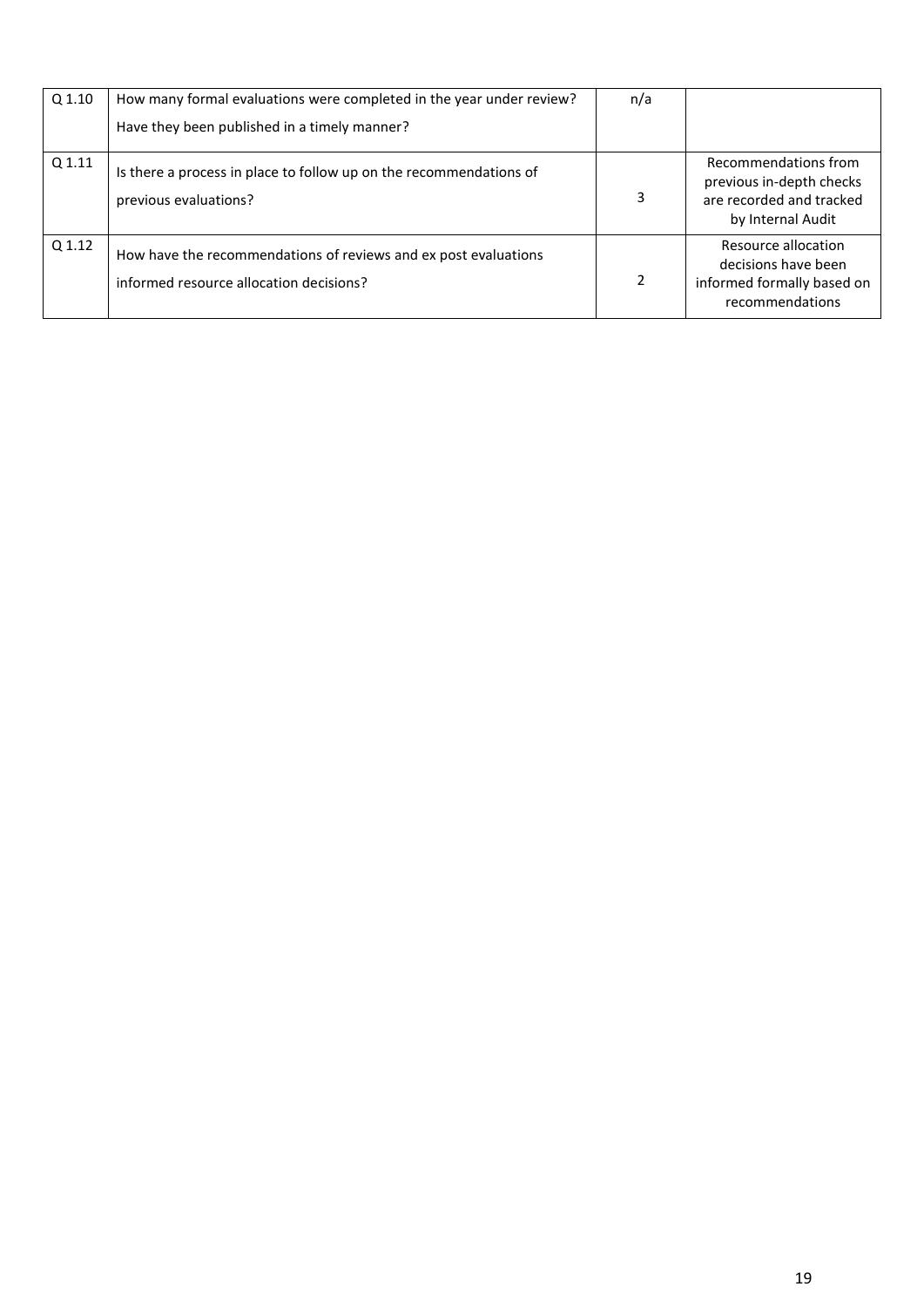#### **Checklist 2 – To be completed in respect of capital projects/programmes & capital grant schemes that were under consideration in the past year.**

|                  | Capital Expenditure being Considered - Appraisal and Approval                                                                                            | m<br>Compliance<br>Assessed<br>Rating:<br>Self- | <b>Comment/Action</b><br><b>Required</b>                                                                                                                                                     |
|------------------|----------------------------------------------------------------------------------------------------------------------------------------------------------|-------------------------------------------------|----------------------------------------------------------------------------------------------------------------------------------------------------------------------------------------------|
| Q <sub>2.1</sub> | Was a Strategic Assessment Report (SAR) completed for all capital projects and<br>programmes over €10m?                                                  | 3                                               | Within Housing, this is<br>completed in accordance<br>with Rebuilding Ireland.<br>For Operations,<br>undertaken in<br>accordance with CMATS.                                                 |
| Q <sub>2.2</sub> | Were performance indicators specified for each project/programme which will<br>allow for a robust evaluation at a later date?                            | 3                                               | Performance indicators<br>are specified at the<br>outset. Data is readily<br>available to review Pl's.                                                                                       |
|                  | Have steps been put in place to gather performance indicator data?                                                                                       |                                                 | A tracker sheet, managed<br>by the HOUSING DELIVERY<br><b>COORDINATION OFFICE (of</b><br>the LGMA), is used to<br>gather the data.                                                           |
| $Q$ 2.3          | Was a Preliminary and Final Business Case, including appropriate financial and<br>economic appraisal, completed for all capital projects and programmes? | 3                                               | Capital Appraisals are<br>prepared in accordance<br>with funding agencies                                                                                                                    |
| $Q$ 2.4          | Were the proposal objectives SMART and aligned with Government policy<br>including National Planning Framework, Climate Mitigation Plan etc?             | 3                                               | Proposals are made in<br>compliance with any<br>current policy<br>requirements in order to<br>secure funding.                                                                                |
| Q <sub>2.5</sub> | Was an appropriate appraisal method and parameters used in respect of capital<br>projects or capital programmes/grant schemes?                           | 3                                               | Capital Appraisal are<br>prepared in accordance<br>with funding agencies                                                                                                                     |
| Q <sub>2.6</sub> | Was a financial appraisal carried out on all proposals and was there appropriate<br>consideration of affordability?                                      | 3                                               | An appraisal process<br>must be completed<br>before budgets are<br>allocated. Controlled<br>centrally by Finance. For<br>CALF projects cost/rental<br>costs etc closely<br>examined for VFM. |
| $Q$ 2.7          | Was the appraisal process commenced at an early enough stage to inform<br>decision making?                                                               | 3                                               | Appraisals are required<br>in advance of capital<br>codes being created by<br>Finance, therefore<br>before any costs are<br>incurred                                                         |
| Q <sub>2.8</sub> | Were sufficient options analysed in the business case for each capital proposal?                                                                         | 2                                               | <b>Option Assessment</b><br>forms part of the initial<br>stages of Capital reports                                                                                                           |
| $Q$ 2.9          | Was the evidence base for the estimated cost set out in each business case?<br>Was an appropriate methodology used to estimate the cost?                 | $\overline{2}$                                  | Standard cost estimation<br>process addresses this                                                                                                                                           |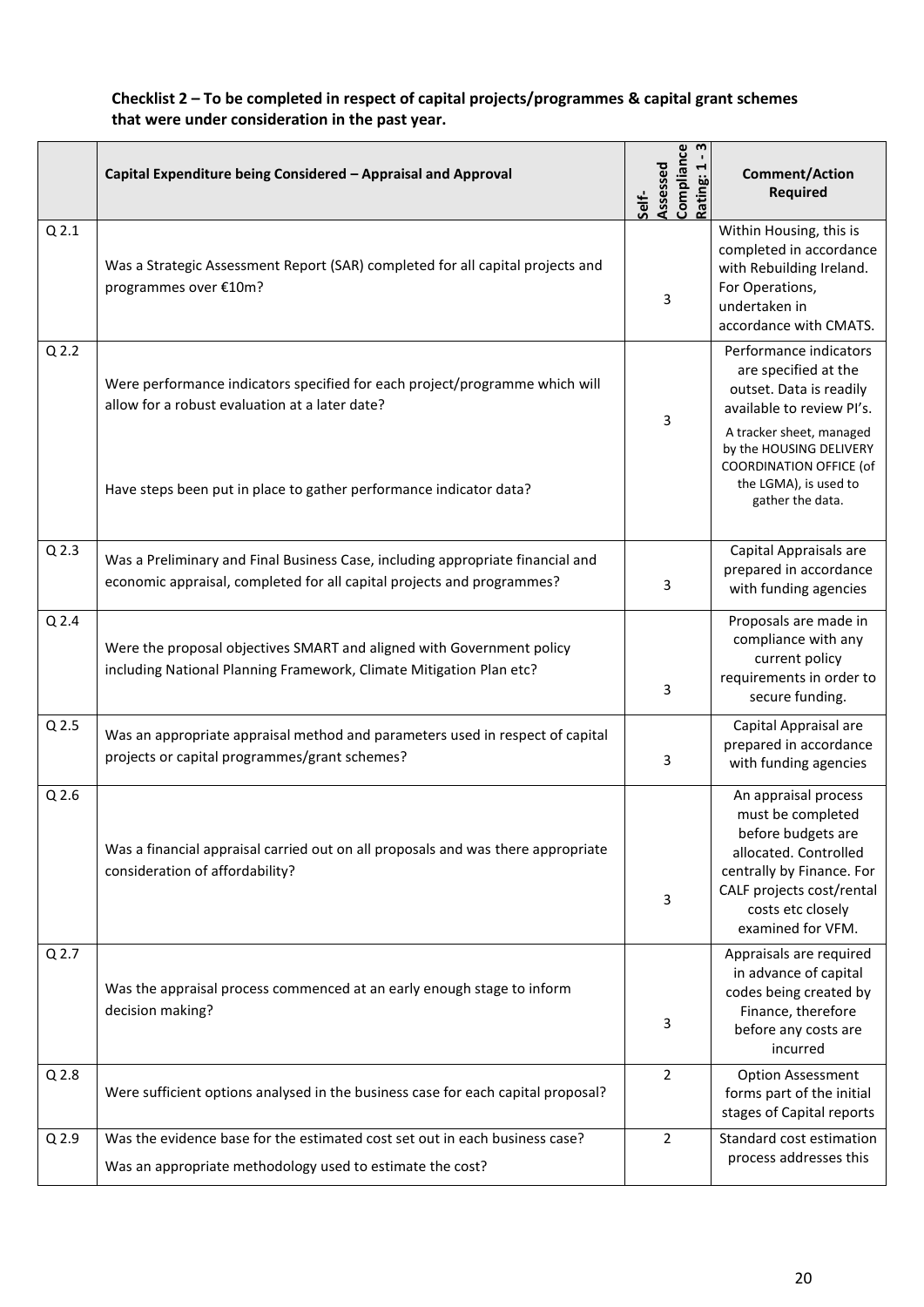|          | Were appropriate budget contingencies put in place?                                                                                                               |                |                                                                                                                                            |
|----------|-------------------------------------------------------------------------------------------------------------------------------------------------------------------|----------------|--------------------------------------------------------------------------------------------------------------------------------------------|
| $Q$ 2.10 | Was risk considered and a risk mitigation strategy commenced?<br>Was appropriate consideration given to governance and deliverability?                            | $\overline{2}$ | Review meetings with<br>funding agencies<br>addresses these.                                                                               |
| $Q$ 2.11 | Were the Strategic Assessment Report, Preliminary and Final Business Case<br>submitted to DPER for technical review for projects estimated to cost over<br>€100m? | N/A            | N/A                                                                                                                                        |
| $Q$ 2.12 | Was a detailed project brief including design brief and procurement strategy<br>prepared for all investment projects?                                             | 3              | Detailed project briefs<br>form part of the Capital<br>Appraisal both internally<br>for Finance and<br>externally for Funding<br>Agencies. |
| Q 2.13   | Were procurement rules (both National and EU) complied with?                                                                                                      | 3              | Yes                                                                                                                                        |
| Q 2.14   | Was the Capital Works Management Framework (CWMF) properly<br>implemented?                                                                                        | $\overline{3}$ | Yes, as per the<br>requirements of the<br>Sanctioning Authority/<br><b>Approving Authority</b>                                             |
| Q 2.15   | Were State Aid rules checked for all support?                                                                                                                     | 3              | Yes, where relevant                                                                                                                        |
| Q 2.16   | Was approval sought from the Approving Authority at all decision gates?                                                                                           | 3              | Yes                                                                                                                                        |
| Q 2.17   | Was Value for Money assessed and confirmed at each decision gate by<br>Sponsoring Agency and Approving Authority?                                                 | $\overline{2}$ | Yes, but improvement<br>needed in<br>documentation                                                                                         |
| $Q$ 2.18 | Was approval sought from Government through a Memorandum for<br>Government at the appropriate decision gates for projects estimated to cost<br>over €100m?        | N/A            | N/A                                                                                                                                        |

*See Note 2 in the opening guidelines in relation to the interpretation of Capital Grant Schemes in the context* 

*of Local Government*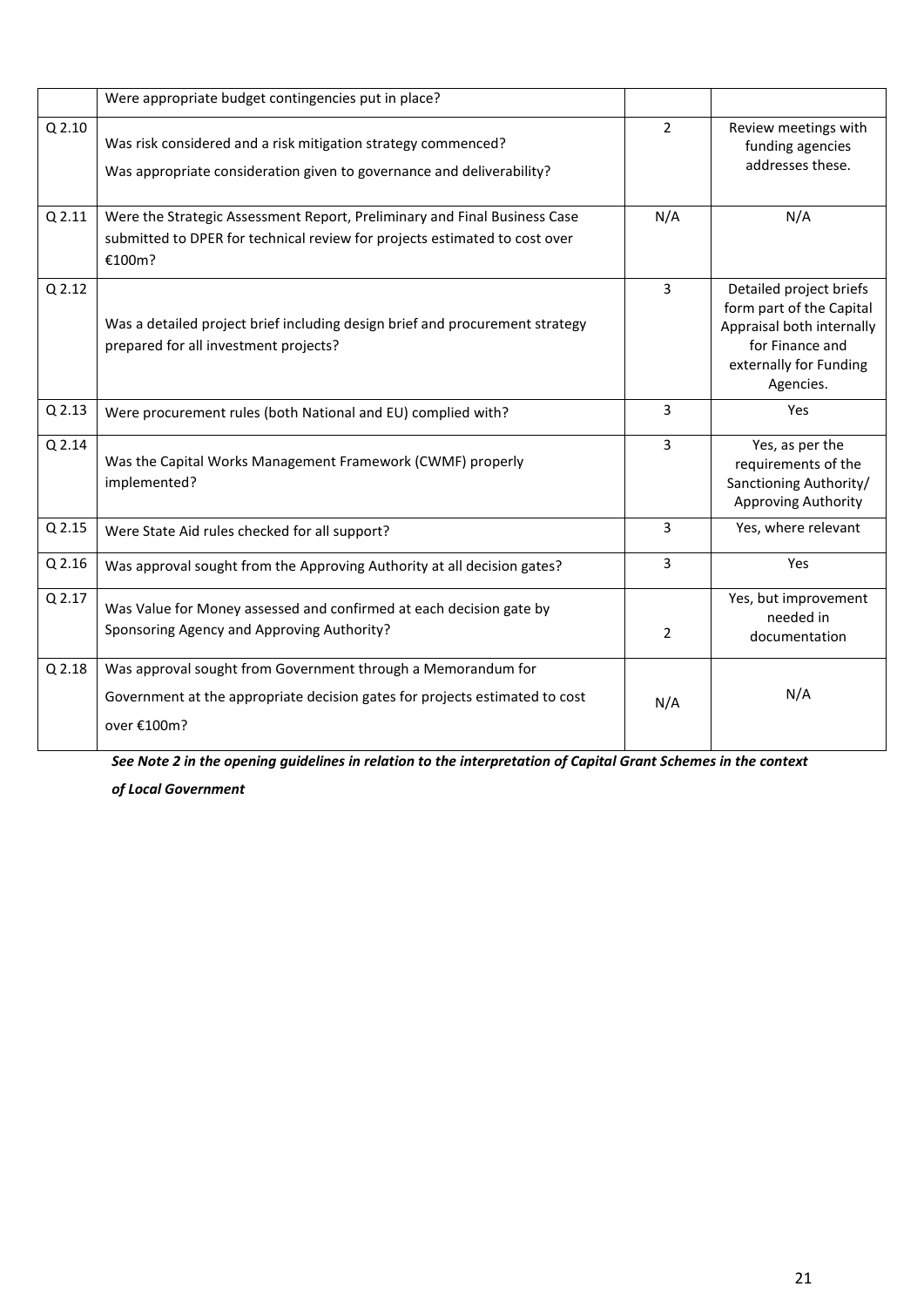## **Checklist 3 – To be completed in respect of new current expenditure under consideration in the past year.**

|          | Current Expenditure being Considered - Appraisal and Approval                                                                                                                                     | Self-Assessed<br>m<br>Compliance<br>Rating: 1-3<br>Rating: | <b>Comment/Action</b><br><b>Required</b>                                                 |
|----------|---------------------------------------------------------------------------------------------------------------------------------------------------------------------------------------------------|------------------------------------------------------------|------------------------------------------------------------------------------------------|
| $Q$ 3.1  | Were objectives clearly set out?                                                                                                                                                                  | 3                                                          | Set out in the Annual<br>Service Delivery Plan &<br><b>Budget Process.</b>               |
| $Q$ 3.2  | Are objectives measurable in quantitative terms?                                                                                                                                                  | 3                                                          | National and local Service<br>Level Indicators in place<br>and are reviewed<br>regularly |
| $Q$ 3.3  | Was a business case, incorporating financial and economic appraisal,                                                                                                                              |                                                            | This is considered as part                                                               |
|          | prepared for new current expenditure proposals?                                                                                                                                                   | 3                                                          | of Annual Statutory<br><b>Budgetary Process.</b>                                         |
| $Q$ 3.4  | Was an appropriate appraisal method used?                                                                                                                                                         | 3                                                          | Appraised based on<br>competing priorities in<br><b>Budgetary Process</b>                |
| $Q$ 3.5  | Was an economic appraisal completed for all projects/programmes                                                                                                                                   |                                                            |                                                                                          |
|          | exceeding €20m or an annual spend of €5m over 4 years?                                                                                                                                            | N/A                                                        | N/A                                                                                      |
| $Q$ 3.6  | Did the business case include a section on piloting?                                                                                                                                              | N/A                                                        | N/A                                                                                      |
| Q 3.7    | Were pilots undertaken for new current spending proposals involving<br>total expenditure of at least €20m over the proposed duration of the<br>programme and a minimum annual expenditure of €5m? | N/A                                                        | N/A                                                                                      |
| $Q$ 3.8  | Have the methodology and data collection requirements for the pilot<br>been agreed at the outset of the scheme?                                                                                   | N/A                                                        | N/A                                                                                      |
| $Q$ 3.9  | Was the pilot formally evaluated and submitted for approval to the<br>relevant Vote Section in DPER?                                                                                              | N/A                                                        | N/A                                                                                      |
| $Q$ 3.10 | Has an assessment of likely demand for the new scheme/scheme<br>extension been estimated based on empirical evidence?                                                                             | N/A                                                        | N/A                                                                                      |
| $Q$ 3.11 | Was the required approval granted?                                                                                                                                                                | 3                                                          | Yes, approved by Council<br>under statutory Annual<br><b>Budget Process</b>              |
| $Q$ 3.12 | Has a sunset clause been set?                                                                                                                                                                     | N/A                                                        | N/A                                                                                      |
| $Q$ 3.13 | If outsourcing was involved were both EU and National procurement<br>rules complied with?                                                                                                         | N/A                                                        | N/A                                                                                      |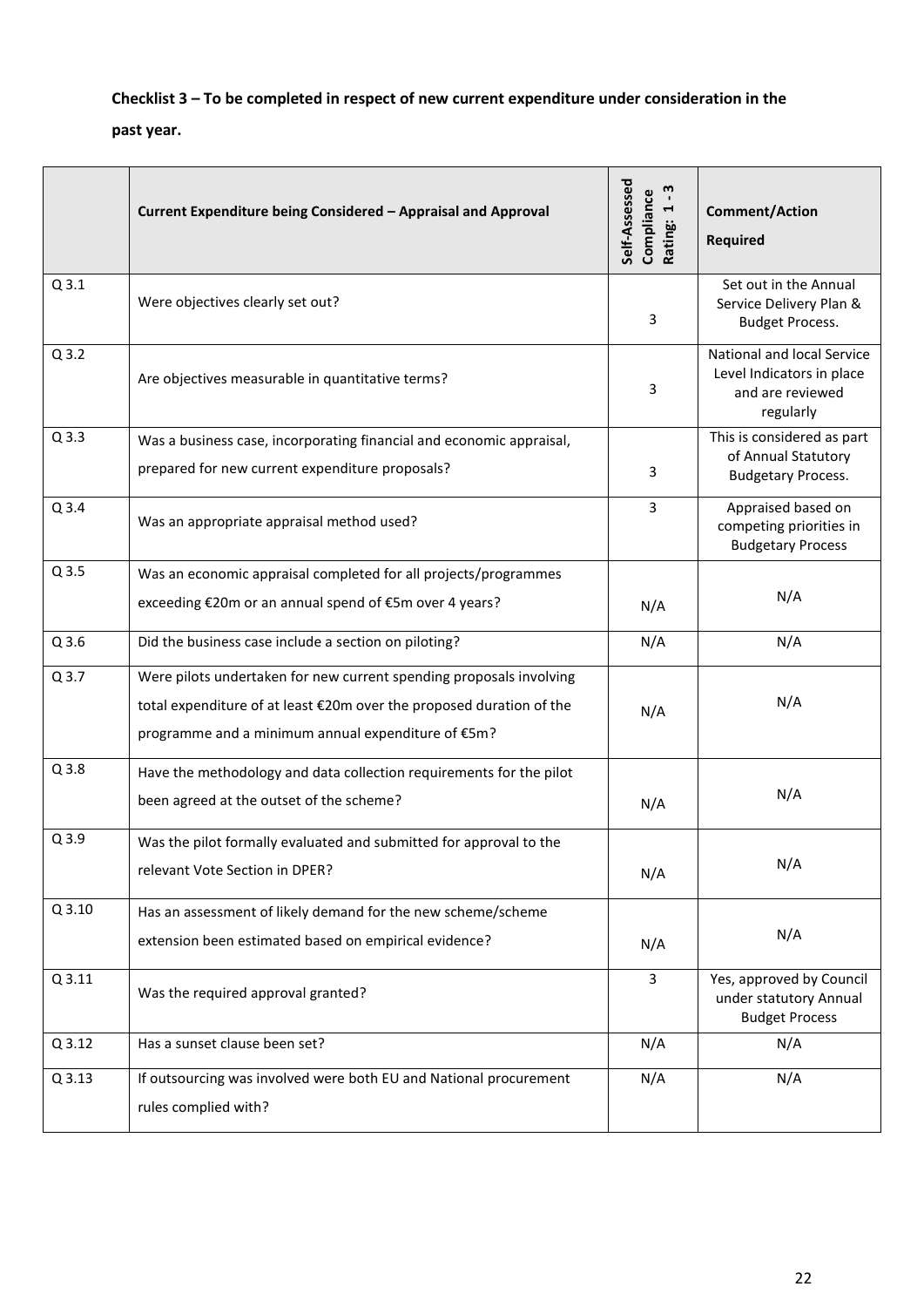| Q 3.14 | Were performance indicators specified for each new current expenditure<br>proposal or expansion of existing current expenditure programme which<br>will allow for a robust evaluation at a later date? | 3 | Yes, performance<br>indicators are assigned to<br>relevant current<br>expenditure and<br>reviewed on a monthly<br>basis by the CE |
|--------|--------------------------------------------------------------------------------------------------------------------------------------------------------------------------------------------------------|---|-----------------------------------------------------------------------------------------------------------------------------------|
| Q 3.15 | Have steps been put in place to gather performance indicator data?                                                                                                                                     | 3 | National and local Service<br>Level Indicators in place<br>and are reviewed<br>regularly.                                         |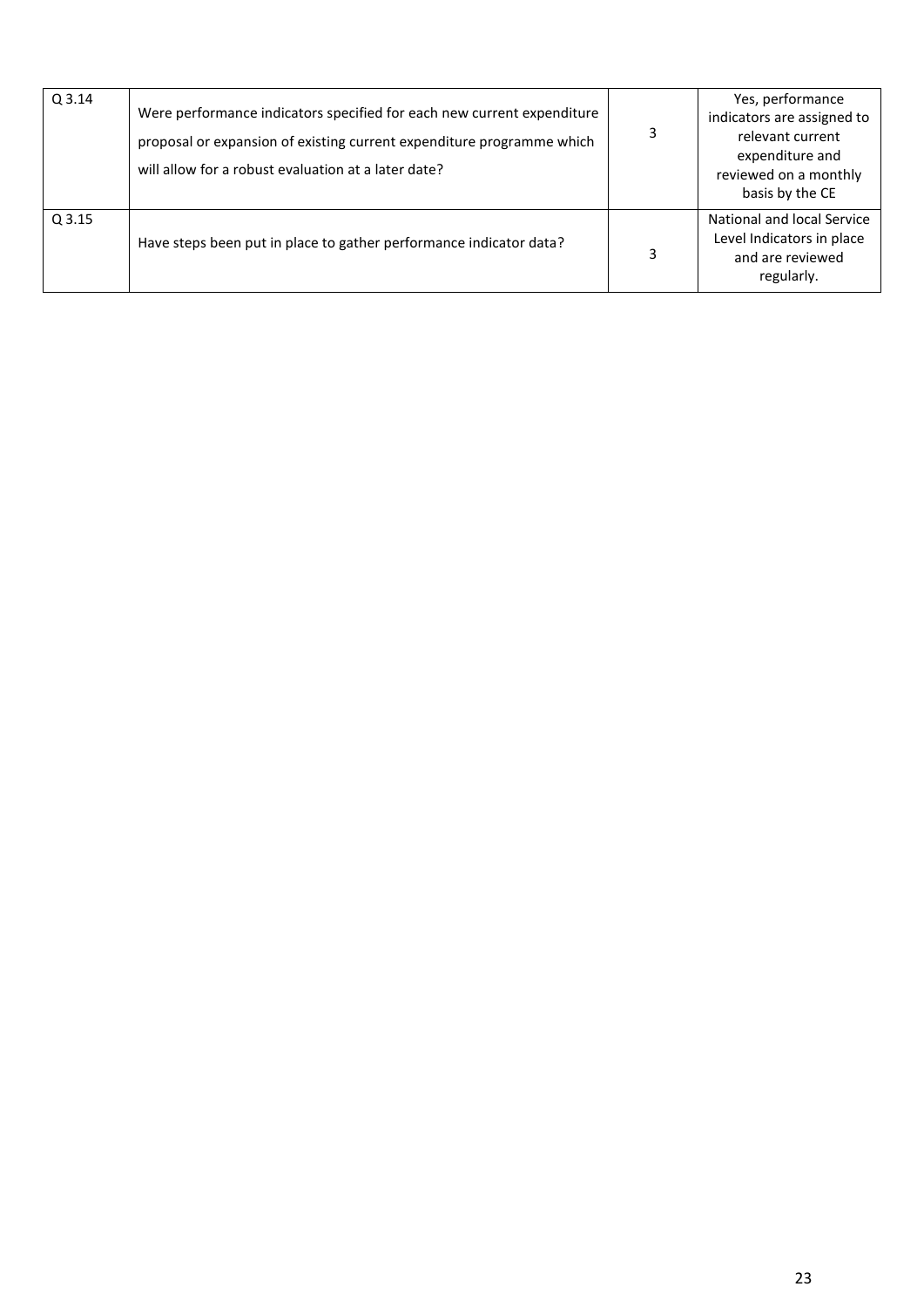**Checklist 4 – To be completed in respect of capital projects/programmes & capital grants schemes incurring expenditure in the year under review.**

|       | <b>Incurring Capital Expenditure</b>                                                                                | Self-Assessed<br>m<br>Compliance<br>Ţ<br>Rating: | <b>Comment/Action</b><br><b>Required</b>                                                                                                                                                |
|-------|---------------------------------------------------------------------------------------------------------------------|--------------------------------------------------|-----------------------------------------------------------------------------------------------------------------------------------------------------------------------------------------|
| Q 4.1 | Was a contract signed and was it in line with the Approval given at each Decision                                   |                                                  | Yes                                                                                                                                                                                     |
|       | Gate?                                                                                                               | 3                                                |                                                                                                                                                                                         |
| Q 4.2 | Did management boards/steering committees meet regularly as agreed?                                                 | $\overline{2}$                                   | Yes                                                                                                                                                                                     |
| Q 4.3 | Were programme co-ordinators appointed to co-ordinate implementation?                                               | 3                                                | Yes, staff at the<br>appropriate level were<br>given responsibility for<br>specific projects                                                                                            |
| Q 4.4 | Were project managers, responsible for delivery, appointed and were the                                             |                                                  | Yes, project managers<br>were appointed                                                                                                                                                 |
|       | project managers at a suitably senior level for the scale of the project?                                           | 3                                                | appropriate to scale of<br>project                                                                                                                                                      |
| Q 4.5 | Were monitoring reports prepared regularly, showing implementation against<br>plan, budget, timescales and quality? | 3                                                | Yes, financial<br>management information<br>was readily available.<br>Budget vs. Actual and<br>timelines monitored<br>regularly. Quality checks<br>were carried out where<br>practical. |
| Q 4.6 | Did projects/programmes/grant schemes keep within their financial budget and<br>time schedule?                      | $\overline{2}$                                   | Yes, generally projects<br>remained within budget<br>but Covid 19 pandemic<br>resulted in some timeline<br>changes                                                                      |
| Q 4.7 | Did budgets have to be adjusted?                                                                                    | $\overline{2}$                                   | Budgets are only adjusted<br>in exceptional<br>circumstances.                                                                                                                           |
| Q 4.8 | Were decisions on changes to budgets / time schedules made promptly?                                                | 3                                                | Yes, they were made<br>within the time limits<br>allowed for in the<br>contracts where<br>necessary.                                                                                    |
| Q 4.9 | Did circumstances ever warrant questioning the viability of the                                                     |                                                  | Yes, in exceptional<br>circumstances                                                                                                                                                    |
|       | project/programme/grant scheme and the business case (exceeding budget,                                             | 3                                                |                                                                                                                                                                                         |
|       | lack of progress, changes in the environment, new evidence, etc.)?                                                  |                                                  |                                                                                                                                                                                         |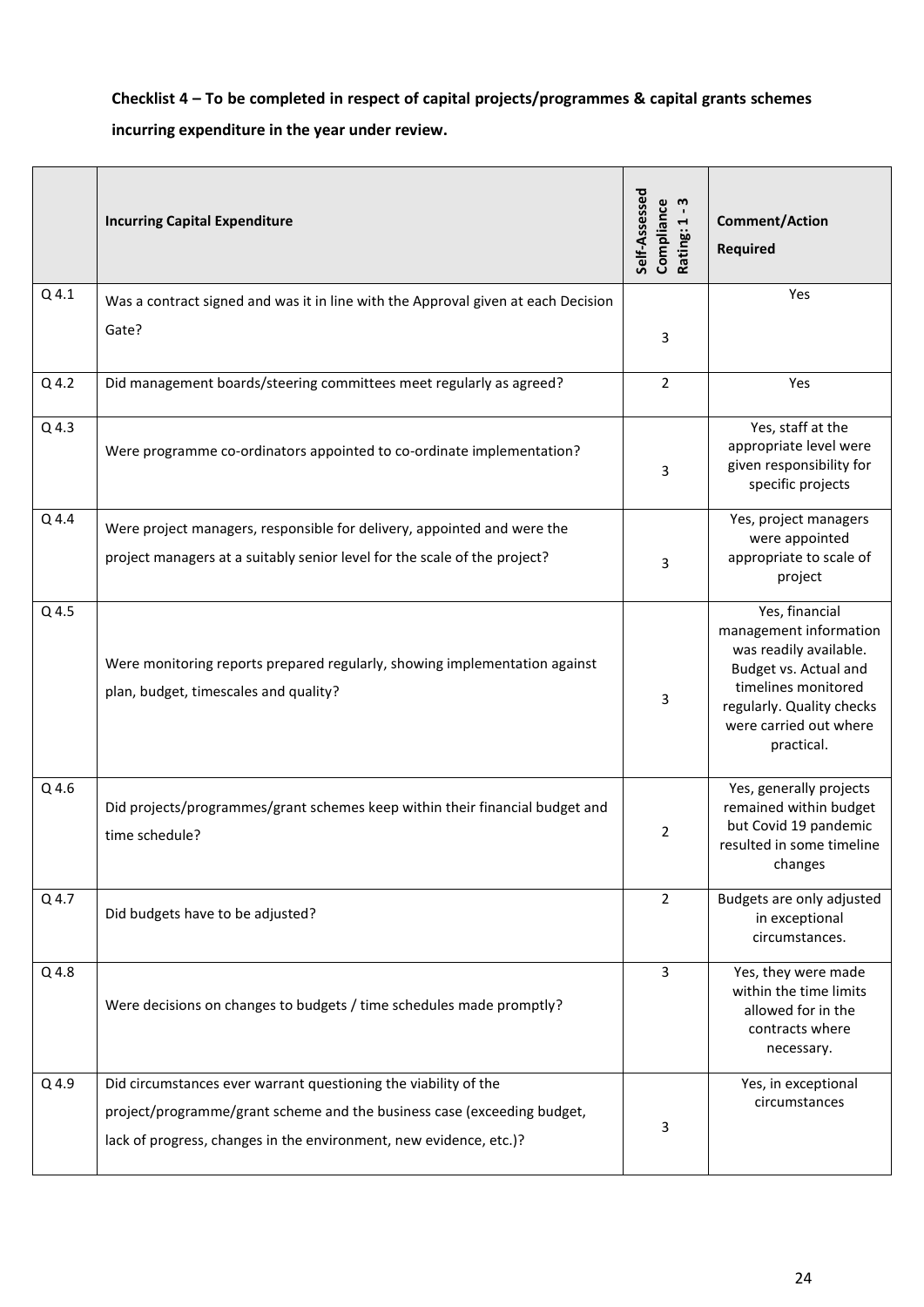| Q 4.10 | If circumstances did warrant questioning the viability of a<br>project/programme/grant scheme was the project subjected to adequate<br>examination?                                          | 3   | Yes                                        |
|--------|----------------------------------------------------------------------------------------------------------------------------------------------------------------------------------------------|-----|--------------------------------------------|
| Q 4.11 | If costs increased or there were other significant changes to the project was<br>approval received from the Approving Authority?                                                             | 3   | Yes, approval is sought<br>where necessary |
| Q 4.12 | Were any projects/programmes/grant schemes terminated because of<br>deviations from the plan, the budget or because circumstances in the<br>environment changed the need for the investment? | N/A | N/A                                        |

*See Note 2 in the opening guidelines in relation to the interpretation of Capital Grant Schemes in the context of Local Government*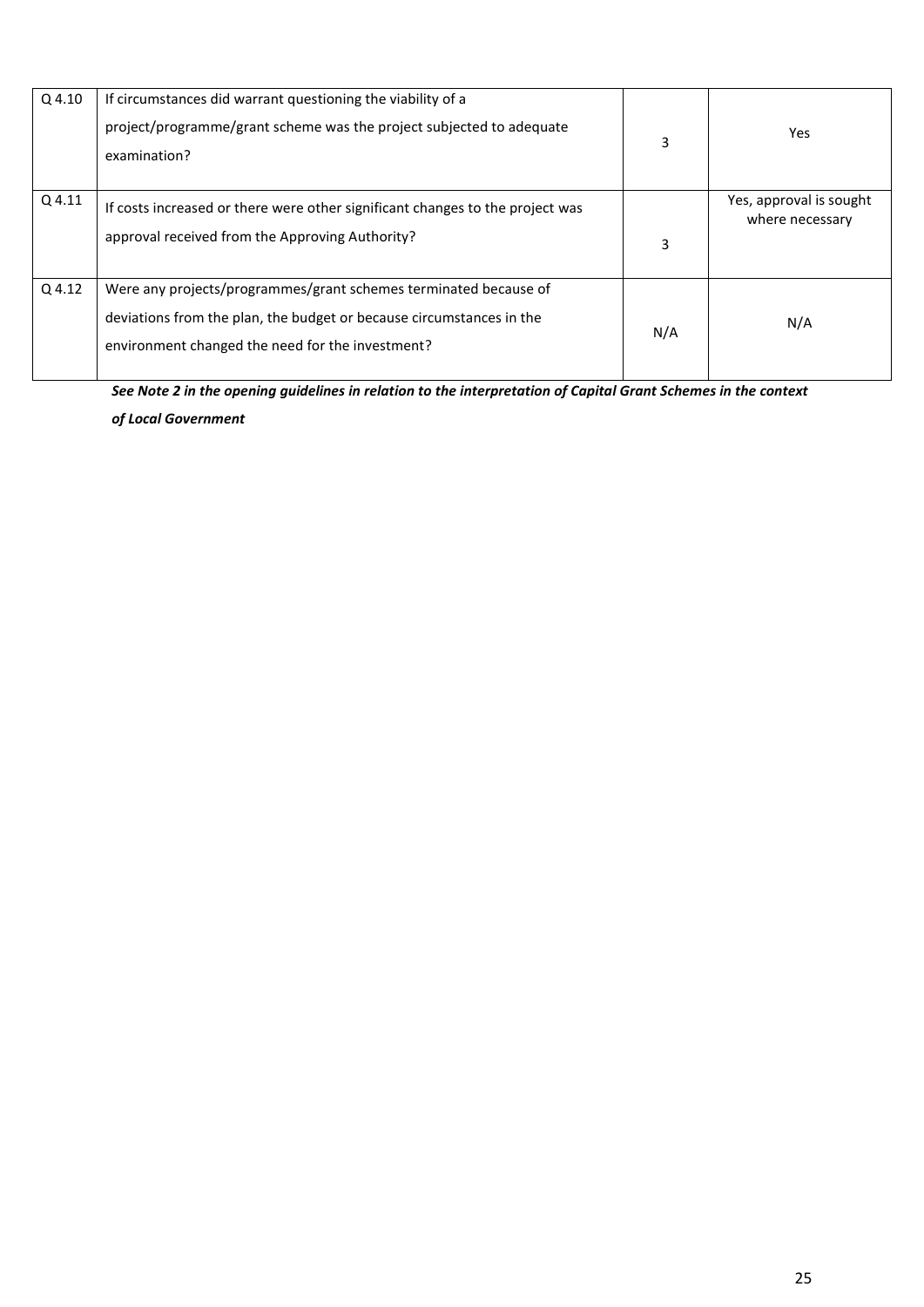## **Checklist 5 – To be completed in respect of current expenditure programmes incurring expenditure**

#### **in the year under review.**

|                  | <b>Incurring Current Expenditure</b>                             | Self-Assessed<br>Compliance<br>Ļ<br>Rating: 1 | <b>Comment/Action</b><br><b>Required</b>                                                                                                                                |
|------------------|------------------------------------------------------------------|-----------------------------------------------|-------------------------------------------------------------------------------------------------------------------------------------------------------------------------|
| Q <sub>5.1</sub> | Are there clear objectives for all areas of current expenditure? | 3                                             | Yes. Spending<br>Programme Defined as<br>part of the Annual<br>Budget process which is<br>in line with the<br>Corporate Plan and<br>Service Delivery Plans.             |
| $Q$ 5.2          | Are outputs well defined?                                        | 2                                             | National KPIs are in<br>place for Local<br>Government. Cork City<br>Council also has local<br>indicators in place                                                       |
| $Q$ 5.3          | Are outputs quantified on a regular basis?                       | $\overline{2}$                                | National Service Level<br>Indicators (KPIs) are<br>established annually for<br>specific services.<br>Monthly KPI reports are<br>submitted to Council.                   |
| Q 5.4            | Is there a method for monitoring efficiency on an ongoing basis? | 2                                             | Annual reporting on<br><b>National Service Level</b><br>indicators. Monthly<br>national and local KPIs<br>reported to Council                                           |
| $Q$ 5.5          | Are outcomes well defined?                                       | 2                                             | Well defined for certain<br>Programmes, more<br>subjective for others.<br>Targets are defined in<br>the Annual Budget,<br>Corporate Plan and<br>Service Delivery Plans. |
| $Q$ 5.6          | Are outcomes quantified on a regular basis?                      | $\overline{2}$                                | Yes, for major Current<br>Expenditure<br>Programmes. Annual<br>budgets and SPC<br>reporting                                                                             |
| $Q$ 5.7          | Are unit costings compiled for performance monitoring?           | $\overline{2}$                                | Unit costing where<br>appropriate.                                                                                                                                      |
| $Q$ 5.8          | Are other data complied to monitor performance?                  | $\overline{2}$                                | Yes, for internal<br>reporting purposes.                                                                                                                                |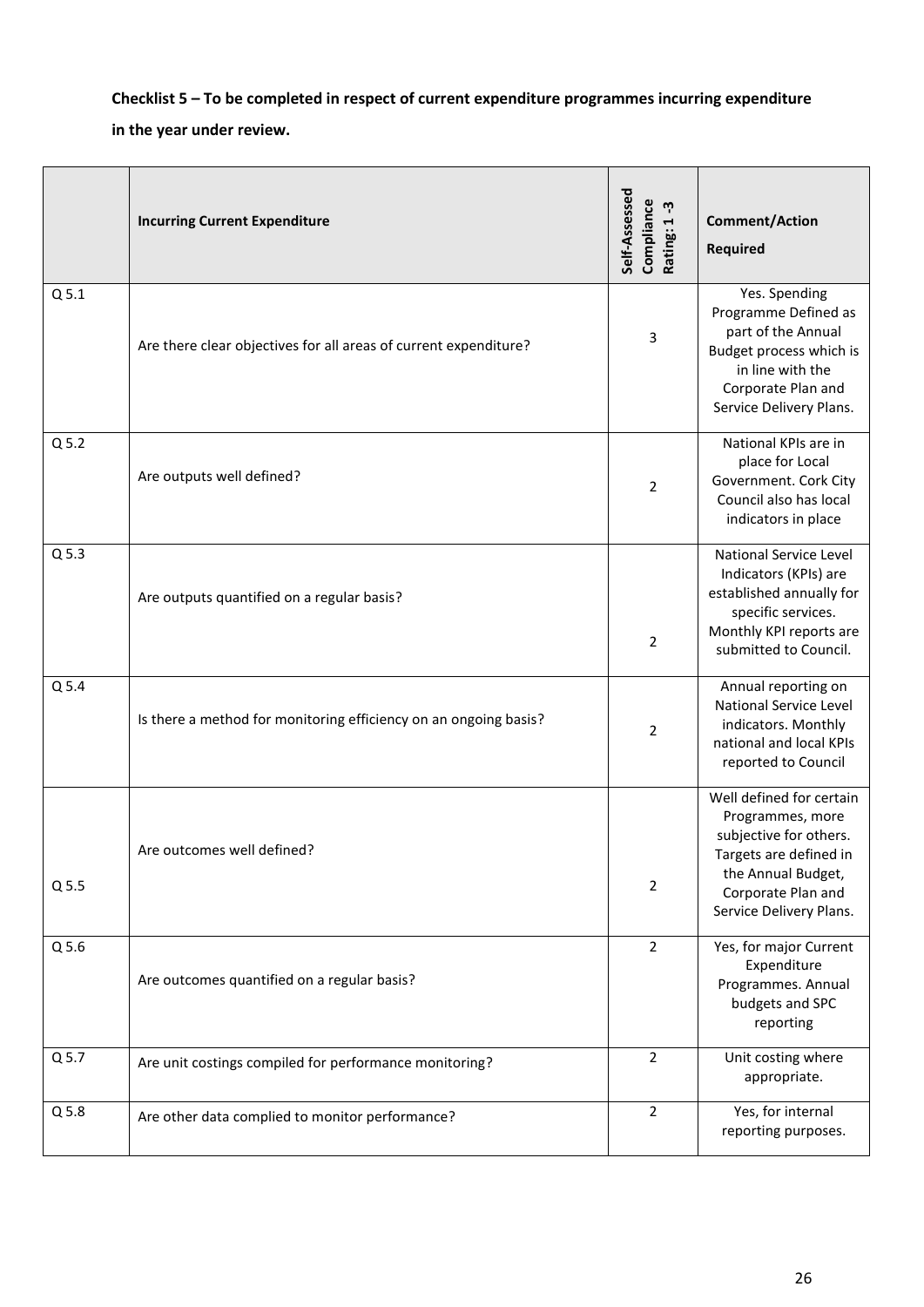| $Q$ 5.9           | Is there a method for monitoring effectiveness on an ongoing basis?                        | There is a method for<br>certain programmes.                                                                         |
|-------------------|--------------------------------------------------------------------------------------------|----------------------------------------------------------------------------------------------------------------------|
| Q <sub>5.10</sub> | Has the organisation engaged in any other 'evaluation proofing' of<br>programmes/projects? | There has been no<br>formal 'evaluation<br>proofing' however data<br>is available to allow for<br>future evaluation. |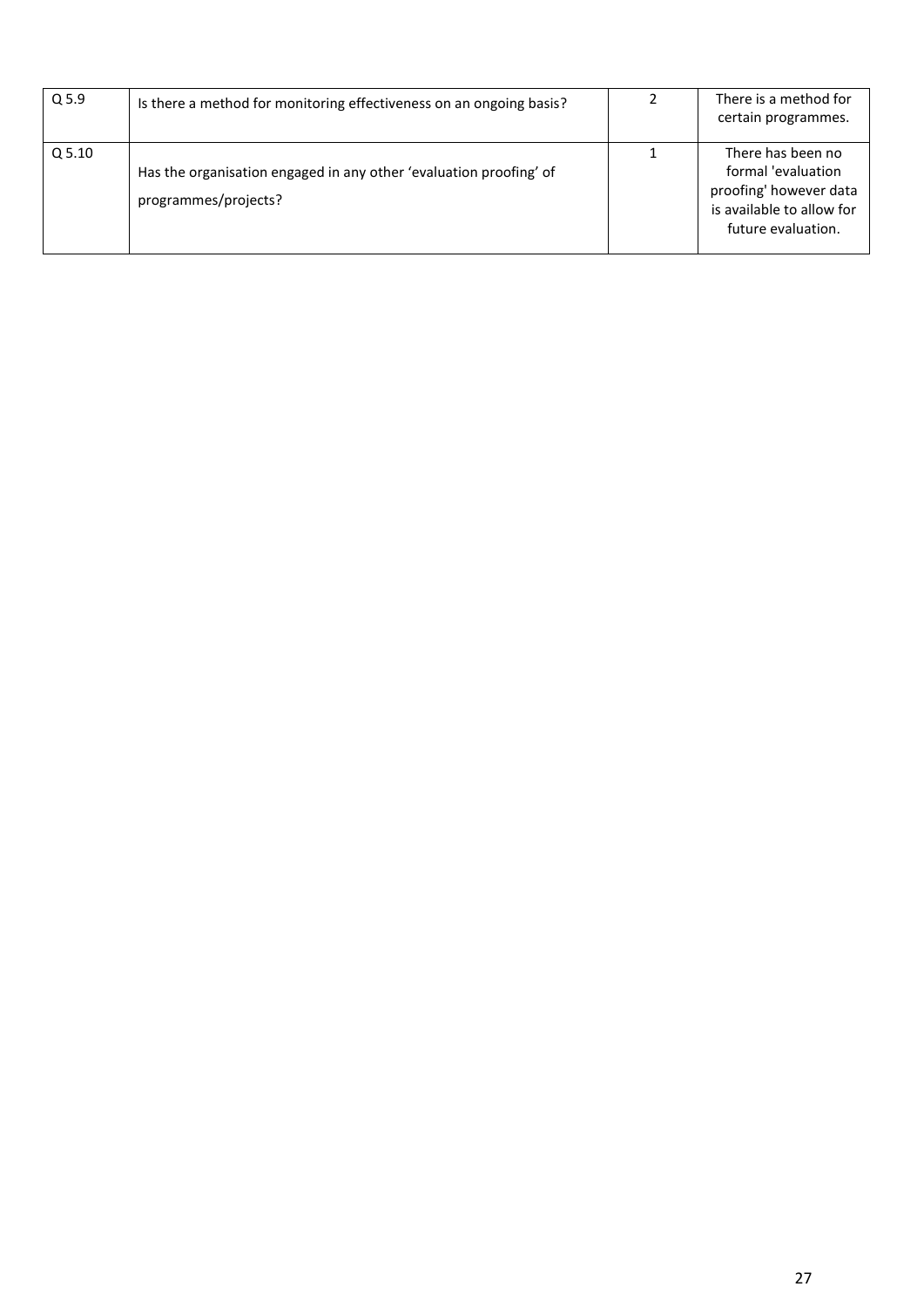## **Checklist 6 – To be completed in respect of capital projects/programmes & capital grant schemes discontinued in the year under review.**

|                  | <b>Capital Expenditure Recently Completed</b>                                                                                                                                    | Self-Assessed<br>Compliance<br>Rating: 1-3 | <b>Comment/Action Required</b>                             |
|------------------|----------------------------------------------------------------------------------------------------------------------------------------------------------------------------------|--------------------------------------------|------------------------------------------------------------|
| Q6.1             | How many Project Completion Reports were completed in the year under<br>review?                                                                                                  | $\overline{2}$                             |                                                            |
| Q <sub>6.2</sub> | Were lessons learned from Project Completion Reports incorporated into<br>sectoral guidance and disseminated within the Sponsoring Agency and the<br><b>Approving Authority?</b> | $\overline{2}$                             | Informal reviews carried<br>out with Sponsoring<br>Agency. |
| $Q$ 6.3          | How many Project Completion Reports were published in the year under<br>review?                                                                                                  | N/A                                        |                                                            |
| $Q$ 6.4          | How many Ex-Post Evaluations were completed in the year under review?                                                                                                            | $\mathbf{1}$                               | No formal measurement of<br>benefits after 3 to 5 years    |
| Q <sub>6.5</sub> | How many Ex-Post Evaluations were published in the year under review?                                                                                                            | N/A                                        | No publications                                            |
| $Q$ 6.6          | Were lessons learned from Ex-Post Evaluation reports incorporated into<br>sectoral guidance and disseminated within the Sponsoring Agency and the<br>Approving Authority?        | $\overline{2}$                             | Informal reviews carried<br>out with Sponsoring<br>Agency. |
| $Q$ 6.7          | Were Project Completion Reports and Ex-Post Evaluations carried out by<br>staffing resources independent of project implementation?                                              | $\mathbf{1}$                               | <b>No</b>                                                  |
| Q <sub>6.8</sub> | Were Project Completion Reports and Ex-Post Evaluation Reports for projects<br>over €50m sent to DPER for dissemination?                                                         | N/A                                        |                                                            |

*See Note 2 in the opening guidelines in relation to the interpretation of Capital Grant Schemes in the context of Local Government*